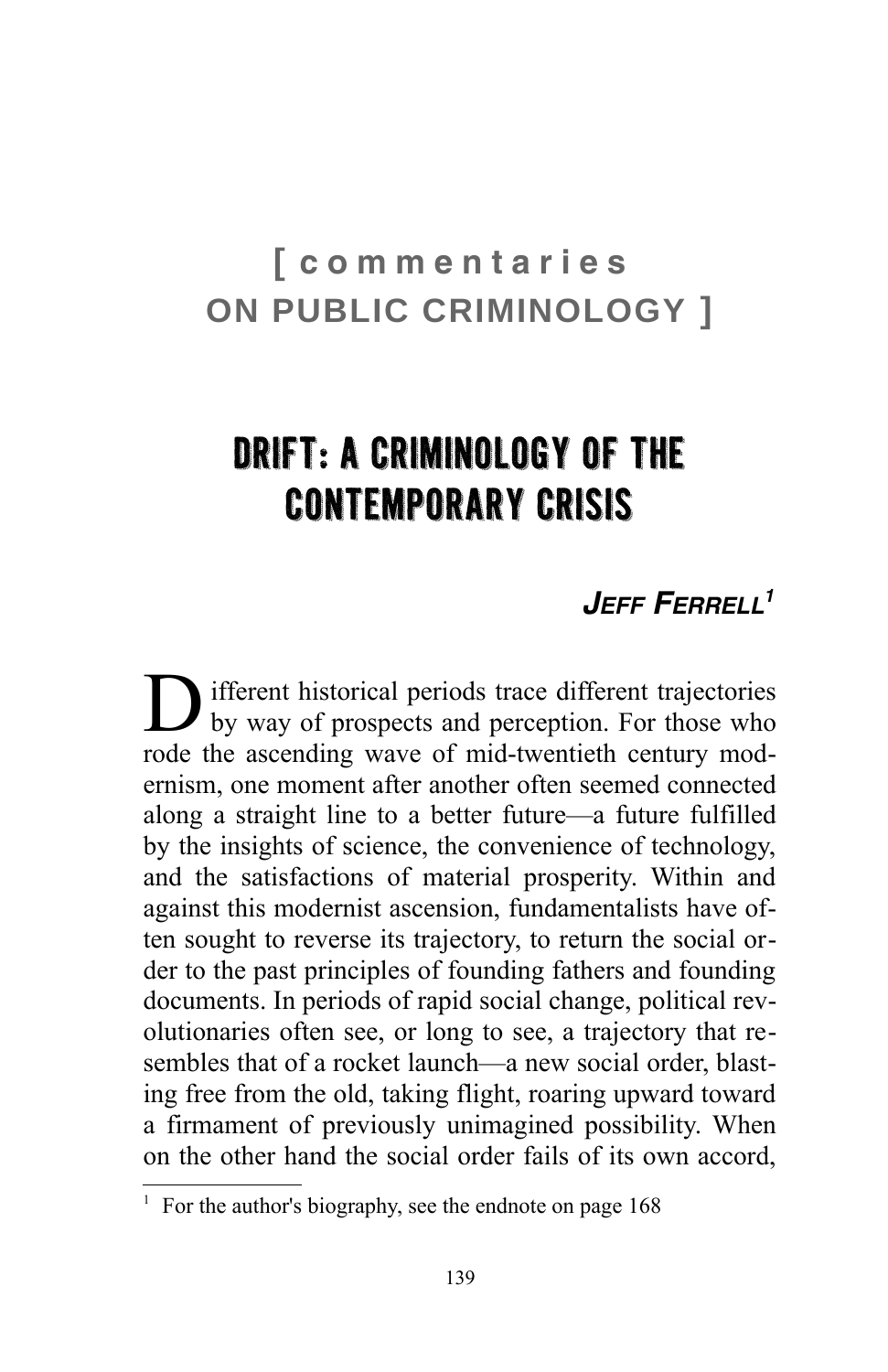### **140 | RADICAL CRIMINOLOGY 5 (ISSN 1929-7904)**

rotting from inside its own contradictions, some find themselves caught in an opposite trajectory, descending quickly and deeply into economic ruin and existential despair; others ride a sad social spiral, a process of circling back time and again on the same recurring problems, yet each time a bit farther from their solution; and some sense

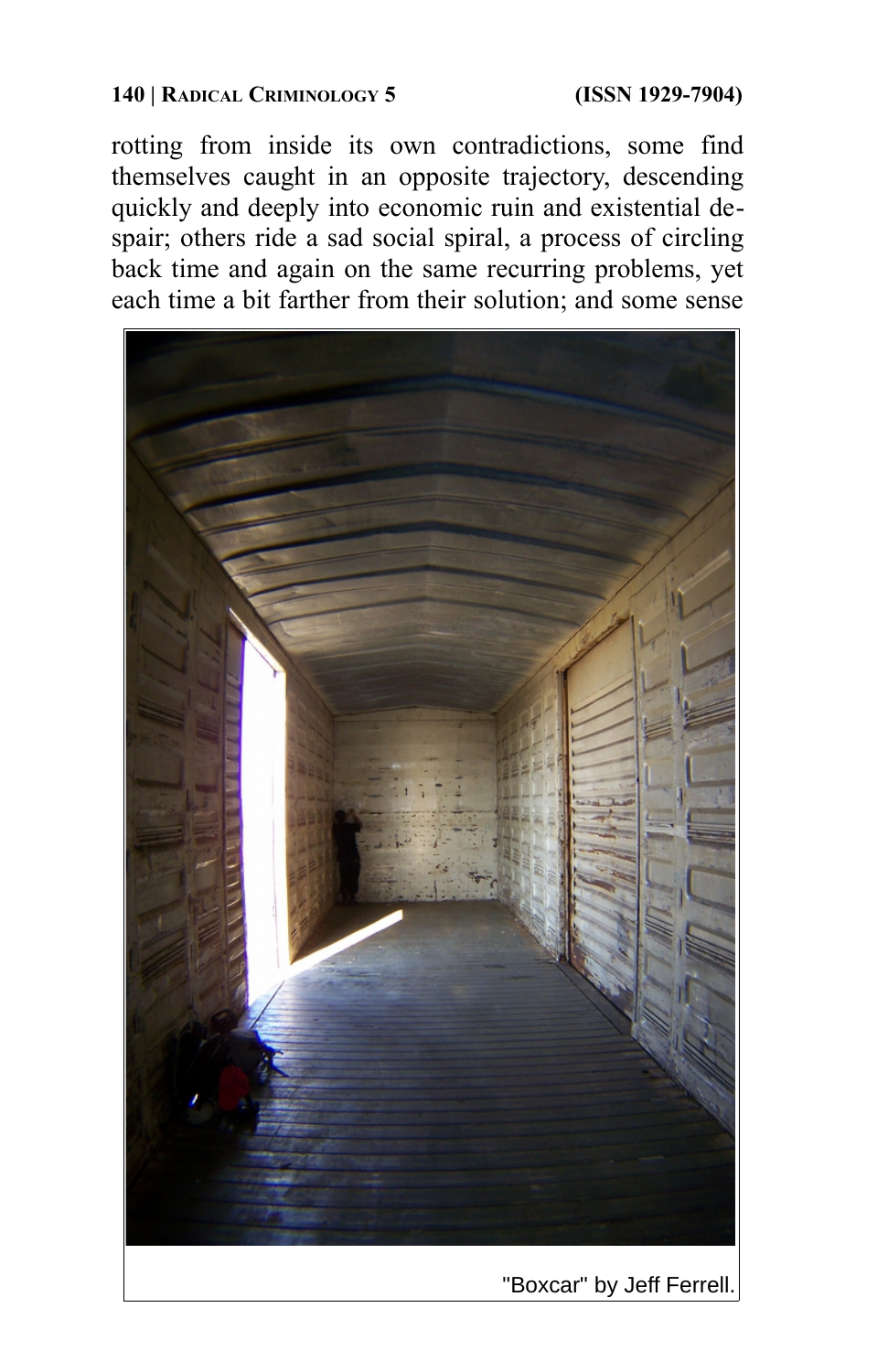a dispersal out from the middle, a centrifugal failure of social bonds and cultural cohesion.

Yet other times, historical periods seem to embody a trajectory that is, oddly enough, not much of a trajectory at all—or perhaps a trajectory defined by its lack of definition. This is the trajectory of drift. Drift follows neither the straight-line forward motion of progress nor the stern reversals of fundamentalism or economic failure. It neither ascends nor descends, and it remains too uncertain a motion to maintain even the circling arc of a spiral. Sometimes drift comes close to the unraveling trajectory of the failed social order—but even here it is uncertain in its uncertainty, since as we shall see, drifters may consider their unsettled circumstances a new set of social possibilities. Likewise, drift is often the trajectory of the disengaged and dispossessed—but disengaged from what, dispossessed of what, and on whose terms? Certainly drift suggests some sort of personal and social disruption, and some degree of spatial and temporal dislocation—yet even this implies some degree of prior certainty, some coordinates of time and space, against which such disruption can be measured.

In North America, for example, the period of the 1930s Great Depression was founded on systemic economic and ecological failure, and came to embody horrific economic hardship—but it also came to be experienced by many as a time of profound and unprecedented drift. The failure of crops and farm economies meant dislocation from one's land, and in many cases a wandering search for something better. Joblessness spawned not only the loss of career identity, but the necessity of drifting away from the social networks that had once supported it. One survivor of the Great Depression recalled that, 'a man had to be on the road. Had to leave his wife, had to leave his mother, leave his family just to try to get money to live on.... The shame I was feelin'. I walked out because I didn't have a job' (in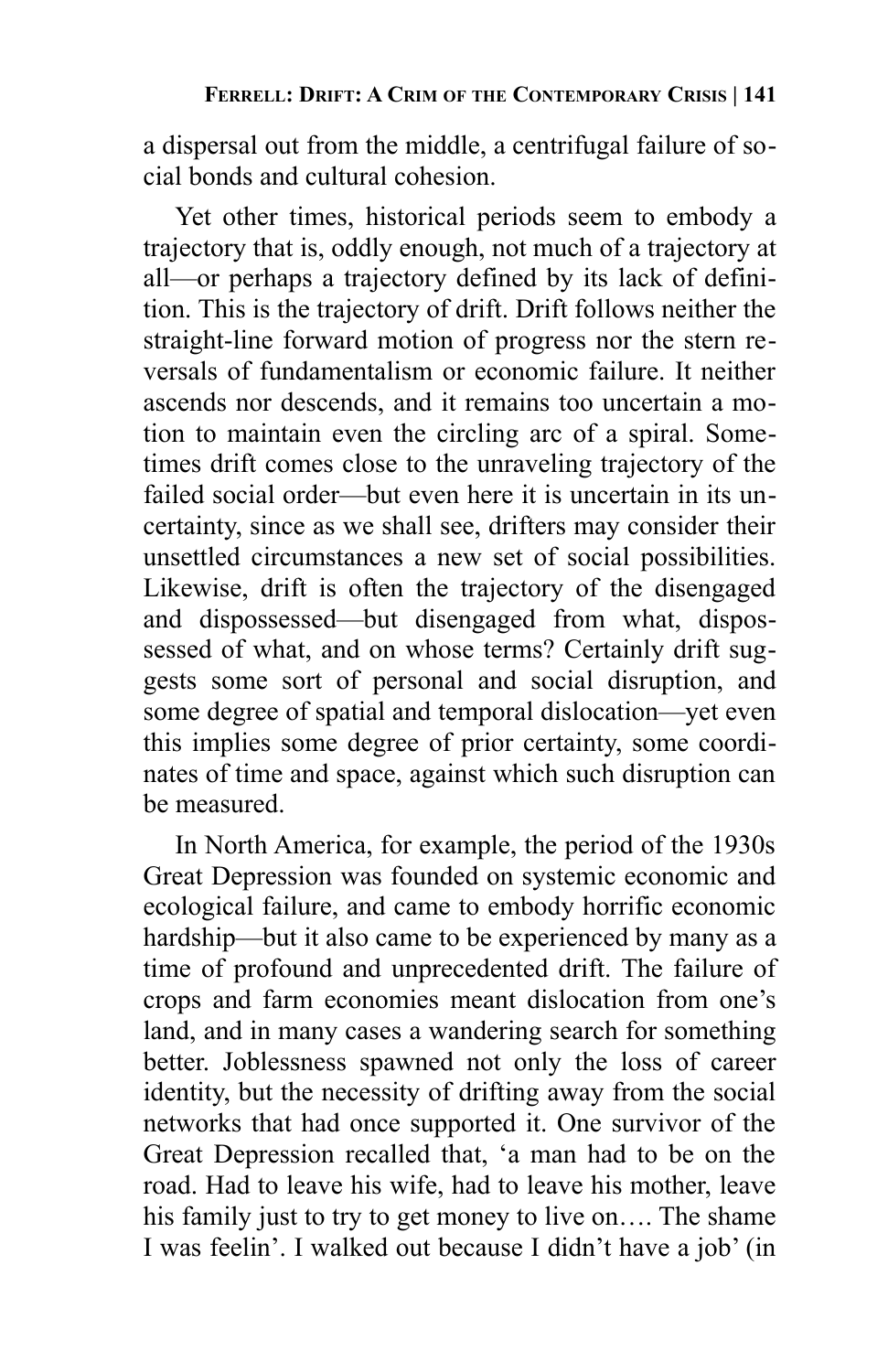Terkel, 1970: 58). In *Waiting for Nothing*, his haunting account of hoboing through the Great Depression, Tom Kromer (1933: 52) confirms this. "When a guy loses his job in his hometown, he has to go on the fritz," says Kromer. "He has to grab himself a drag out of town. A guy can't be dinging back doors for hand-outs and flopping behind signboards when his girl lives in the next block." Once out of town and on the road, the dislocation only redoubled. Continuing the tradition of hoboing and hopping freight trains which had begun with the westward expansion of the railways after the U.S. Civil War, millions hoboed their way across the continent looking for work. Yet even the small stabilities of a hobo camp were subject to the brutal disruptions of the "bulls," or railroad police. Hoboes "huddle around their fires in the night," Kromer (1933: 114) reported. 'Tomorrow they will huddle around their fires, and the next night, and the next. It will not be here. The bulls will not let a stiff stay in one place long.' Others wandered in rickety automobiles or trucks, most famously in the lyrics of Woody Guthrie songs like *Hard Travellin'* and *I Ain't Got No Home*, and in the pages of John Steinbeck's *Grapes of Wrath*. As Dorethea Lange and Paul Taylor (1939: 108) documented in their pioneering photo-ethnography of these wanderers, their experience of perpetual drift mirrored that of the hobos. 'People has got to stop somewhere. Even a bird has got to rest, reported one of those interviewed in the book. 'What bothers us travellin' people the most is we cain't got no place to stay still.' Like the Great Depression itself, this sweeping dislocation transcended the boundaries of North America as well. Some of the unemployed youths who hoboed across Canada, for example, found that their rough wandering eventually led them to—and prepared them for the physical pain and radical politics of participation in Spain's anti-fascist Civil War (Kish, 1975). Cut loose from any certain trajectory, they and millions others had be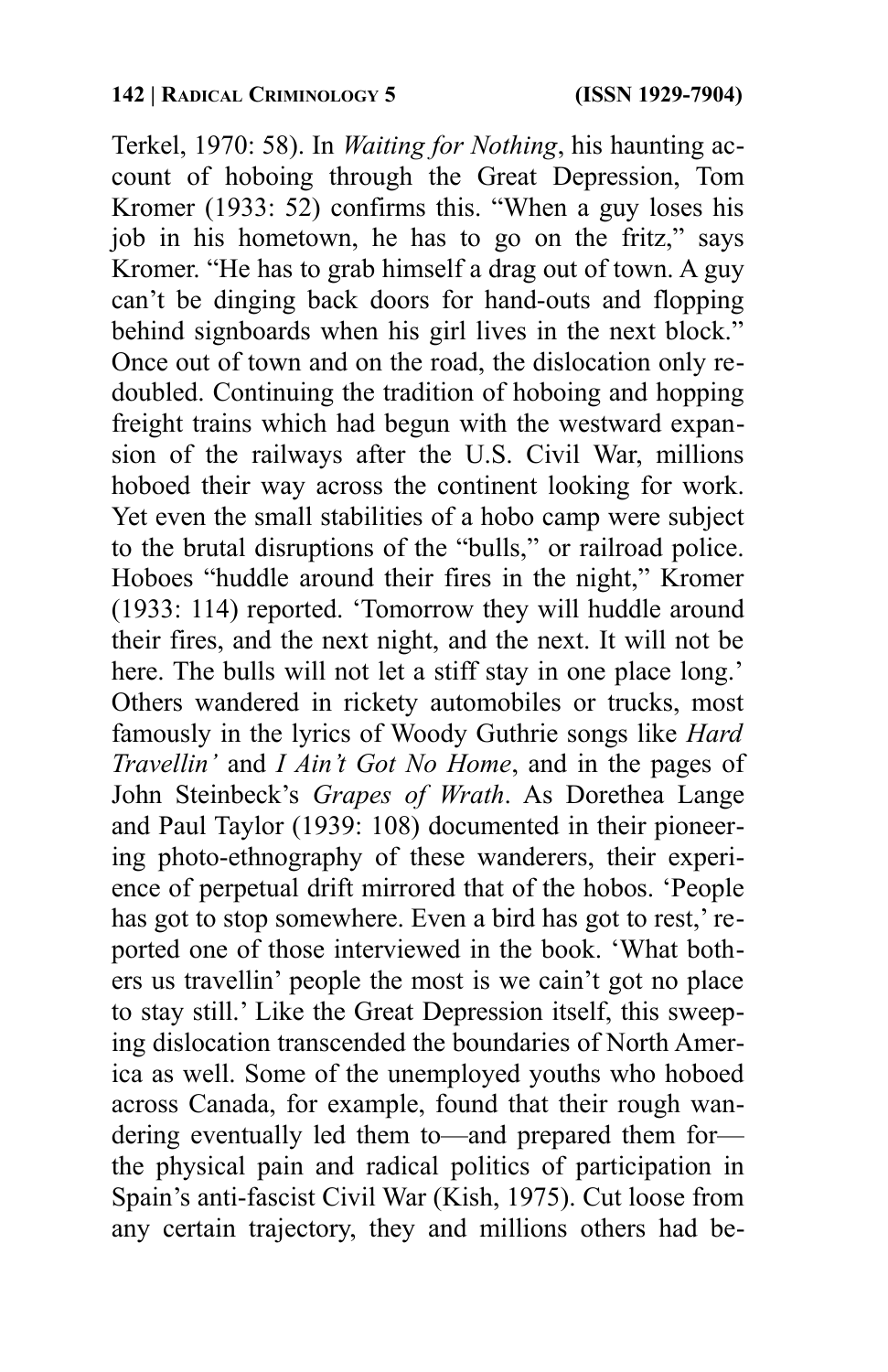come what Kromer (1933: 115) said of himself: a 'restless ghost.'

## **THE CONTEMPORARY CRISIS**

Today, the restless ghosts are with us again, and in growing numbers. Lives adrift, folks waiting for nothing or on the way to nowhere: these circumstances now circle the world once more. A mounting global crisis that interweaves economic inequality and ecological decay with conflicts over immigration, development, and consumption has set these circumstances in motion. Ongoing civil and transnational warfare continues to spawn swelling refugee populations. Repressive governmental regimes engage in the forced expulsion of dissidents and minority groups—and when these regimes are confronted, even successfully, further dislocation often results. Within China, across Europe and North America, and around the globe, economic migrants wander in search of work, or are simply moved en masse from one work locale to another as economic demands change. In the U.K., Europe, and North American, the corporate criminality of the mortgage/banking crisis, the ongoing destruction of lowcost housing as part of urban redevelopment schemes, and the proliferation of part-time and low-wage service work all conspire to preclude certainties of home, shelter, or destination. Moving from house to house or country to country, sleeping in cars or temporary encampments, haunting streets and train stations, those cut loose from certainty find little in the way of spatial or social stability.

In this world, impoverished Central Americans risk sexual assault and extortion to hitch rides through Mexico atop freight trains bound for North America. In North America, more and more young adults live on the streets, sometimes couch surfing or crashing with friends, other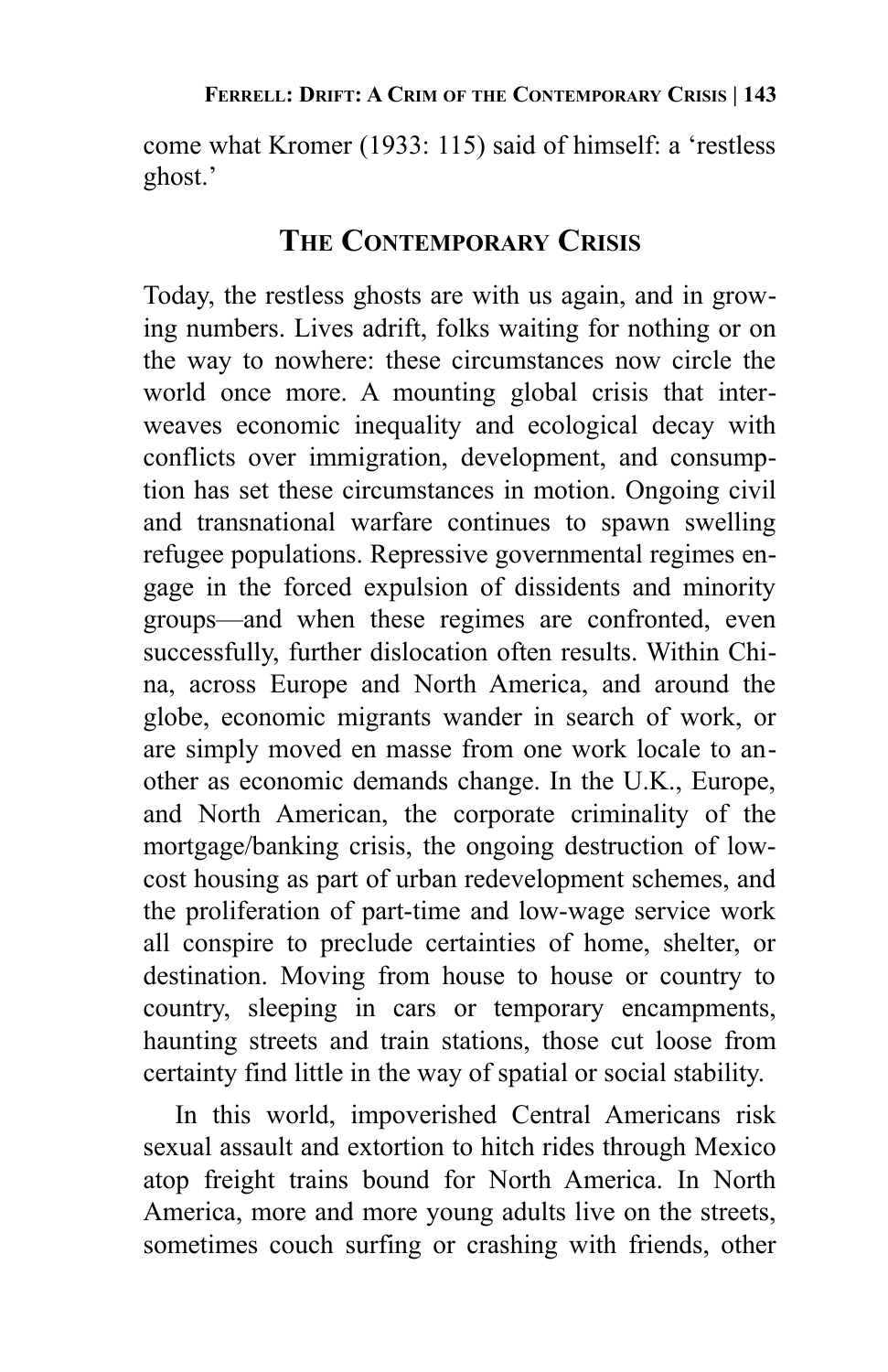times hitchhiking from one city to the next, uncountable and unaccounted for. The newly homeless and unemployed drift from city to city, sleep in flood drains beneath the streets of Las Vegas, or become semi-permanent residents of cheap motels. Migrant farmworkers continue to face family disruption, limited educational opportunities, and deportation; graduate students, part-time instructors, and non-tenure-track instructors now make up three quarters of college faculty; and an economist reports that, in general, 'we're in a period where uncertainty seems to be going one forever. So this period of temporary employment seems to be going on forever' (Rich, 2010: A1; Lewin, 2011: A15; Brown, 2011: 17, 21; Raymer, 2011).

In southern Europe a native-born generation finds that today, even advanced degrees leave them lost between dead-end jobs and unemployment—and so they sleep in their cars, and make plans to travel abroad in search of work. So dire is the situation in Portugal that, amidst a prison overcrowding and abuse crisis brought on by budget cuts, prisoners nonetheless refuse to apply for prison leave—since 'at least their meals are paid inside.' Says one ex-convict, who has departed for part-time work in Switzerland, 'if you come out of jail in Portugal now, you've got almost zero chance of not going straight back in. There's just nothing for you to do except sit around and stay poor and depressed' (in Minder, 2012: A12). In Spain, where unemployment stands above fifty per cent for young people, pervasive home foreclosures and evictions lead to a surge in homelessness, the squatting of buildings, and the scavenging of trash bins that is 'so pervasive… that one Spanish city has resorted to installing locks on supermarket trash bins' (Daley, 2012a, b). In the more affluent north of Europe, a German 'shadow labor market' of poorly paid temporary workers is now seen as essential to the country's 'global competiveness'. A 'floating genera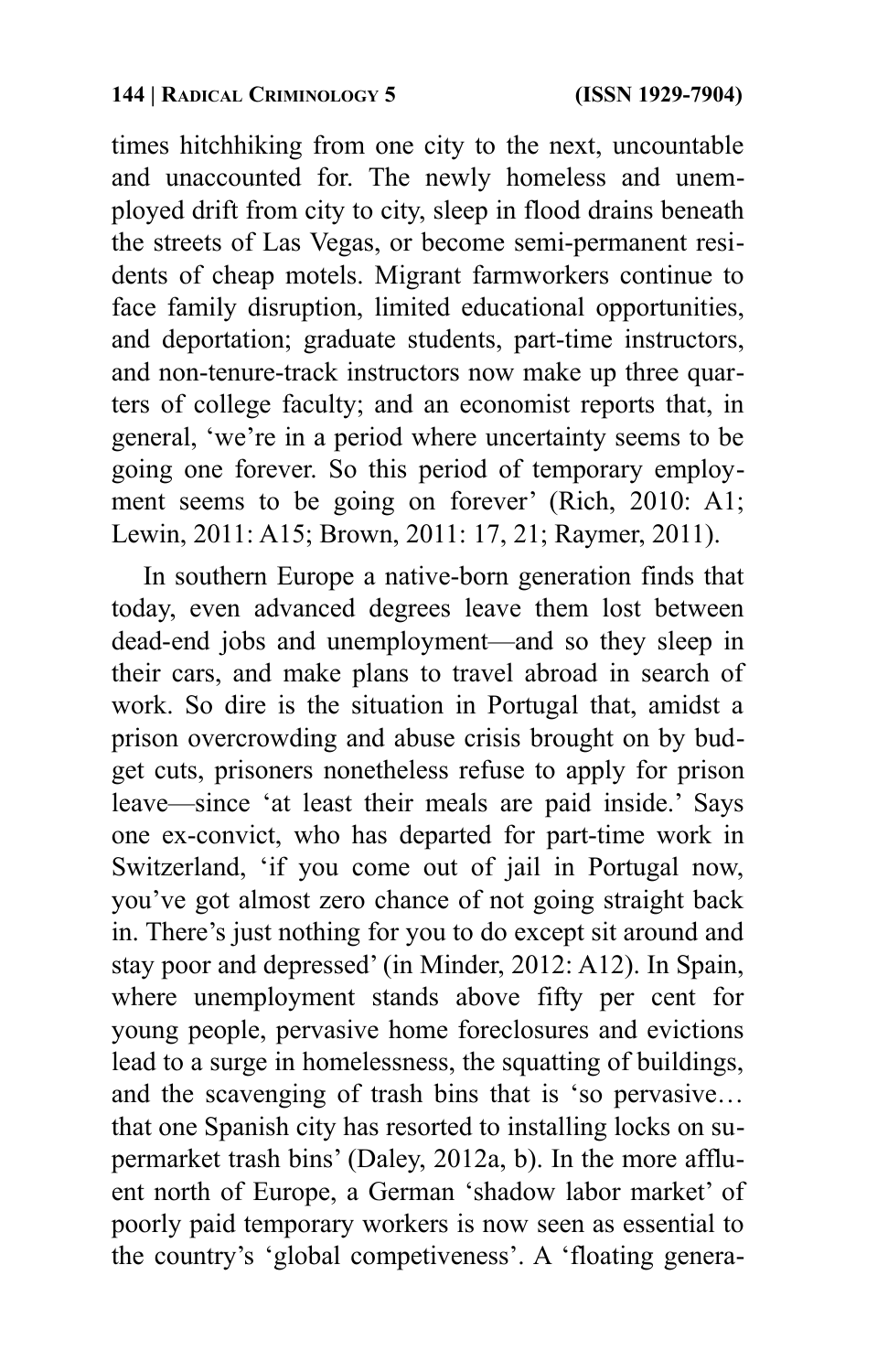tion' of young people likewise haunts the internships, parttime jobs, and unemployment offices of France. There, millions of young people search in vain for employment, or simply give up; and among those that do find work, eighty per cent are offered only temporary contracts. 'In our parents' generation, you had a job for life,' says one young woman, unemployed at age 25 with a master's degree in management, 'Now we constantly have to change jobs, change companies, change regions' (in Erlanger, 2012: A6). Altogether, this 'lost generation' is reported to cost Europe 153 billion Euros a year, amidst fear that it 'could lead to upheaval like the Arab spring' (Malik, 2012: 3)

Across the globe, migrants from rural areas pour into sprawling encampments outside Rio de Janeiro, Mumbai, and Ulan Bator, or find themselves shuttled between one country and the next by political and economic upheaval. Young Arabs argue that 'it's impossible for us to get ahead here—there are no opportunities', and dream of moving abroad; North African refugees in search of work or safety crowd rickety boats to cross the Mediterranean, only to find themselves consigned to shantytowns or bounced back and forth across national borders (Erlanger, 2011: A8). Delhi, India, is 'ruthless in its use' of impoverished immigrants and wanderers, who nonetheless launch little schemes of survival and treasure their own *azadi*—freedom—until one of the city's regular demolition and redevelopment drives destroys even these possibilities (Faleiro, 2012: 22). In Japan almost half of the country's young workers are consigned to temporary, 'irregular' jobs amidst a collapsing career structure; in China, migrant workers from rural areas now make up a third of Beijing's population, and with no place to live, occupy abandoned air-defense tunnels underneath the city (Fackler, 2011; Ewing, 2011: B6; Wong, 2011). In post-Soviet,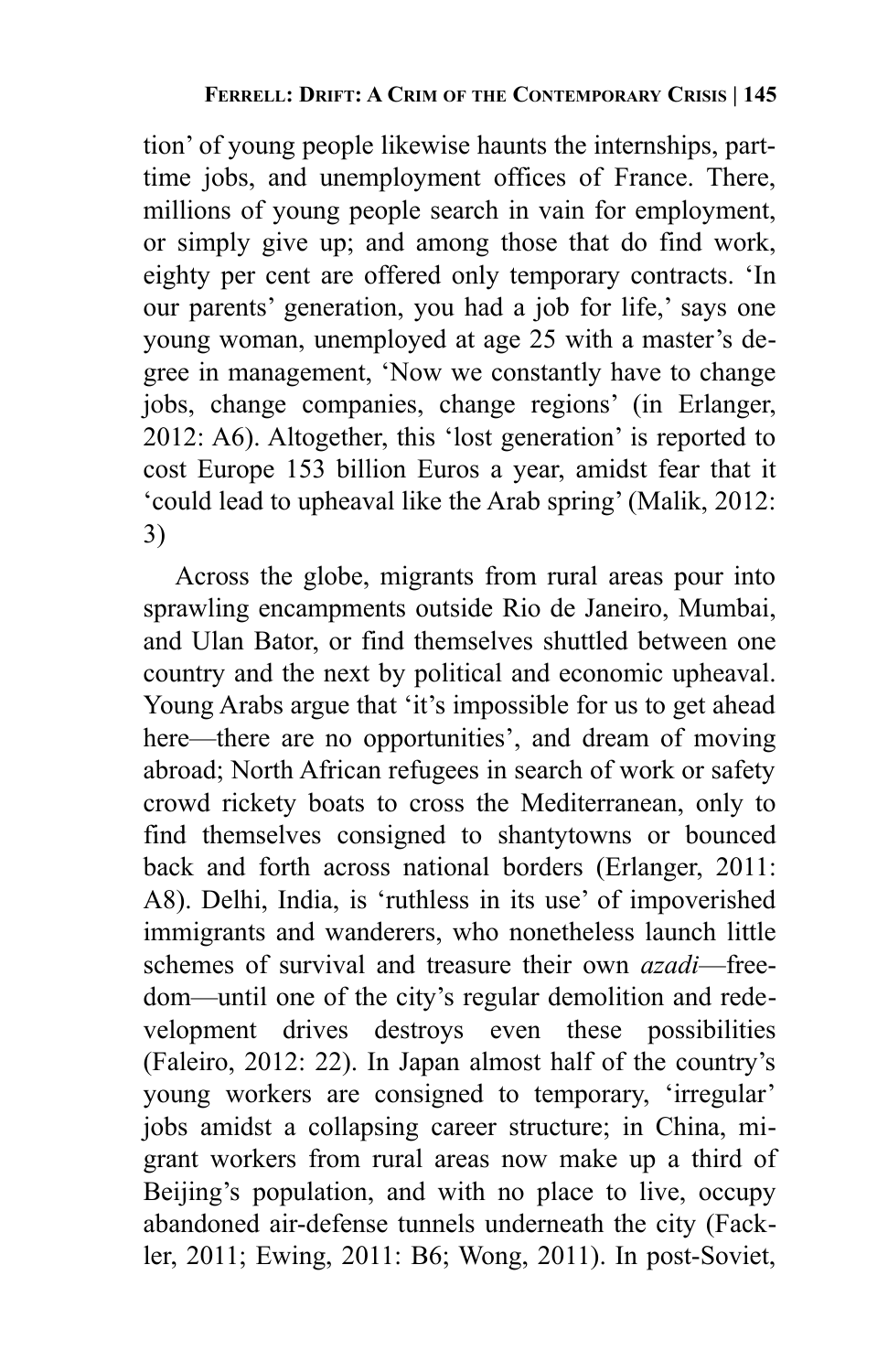free-market Russia, 'the *bomzh*—a homeless person in dirty clothes, begging in the metro underpasses, at churches, lying on park benches or scavenging near train stations —has become omnipresent in Russian cities and towns' (Stephenson, 2006: 113).

These are indeed the trajectories of a world adrift. But what is the criminology of this contemporary crisis? That is, how are these drifting circumstances intertwined with issues of crime, law, and social control, and how are these issues in turn embedded in contemporary configurations of economic and political power?

# **CONTRADICTIONS AND CAUSES IN THE CRIMINOLOGY OF DRIFT**

Answers to these questions aren't straightforward; they're contradictory, confounded, and oddly self-reinforcing. In fact, they rest on two foundational contradictions. The first is the degree to which drift is promoted both by contemporary economic failure and by successful economic development. The second is the related dynamic by which contemporary policing strategies both target drift in an attempt to stop it, and promote further drift as a result. Of these, the relation between economic failure and drift is perhaps the most obvious. A global banking crisis evicts millions from their over-mortgaged homes, and leaves millions more unemployed or shuttling between part-time jobs. Ecological crises engendered by global warming, and by global oil and agri-business, spawn conflicts over land and water, push small farmers off their plots, force itinerant farm workers into ever-wider arcs of travel, and lure millions of rural residents towards the false economic salvation of the city. Amidst collapsing national economies and civil wars, refugees—some of them already migrants from elsewhere—leave belongings behind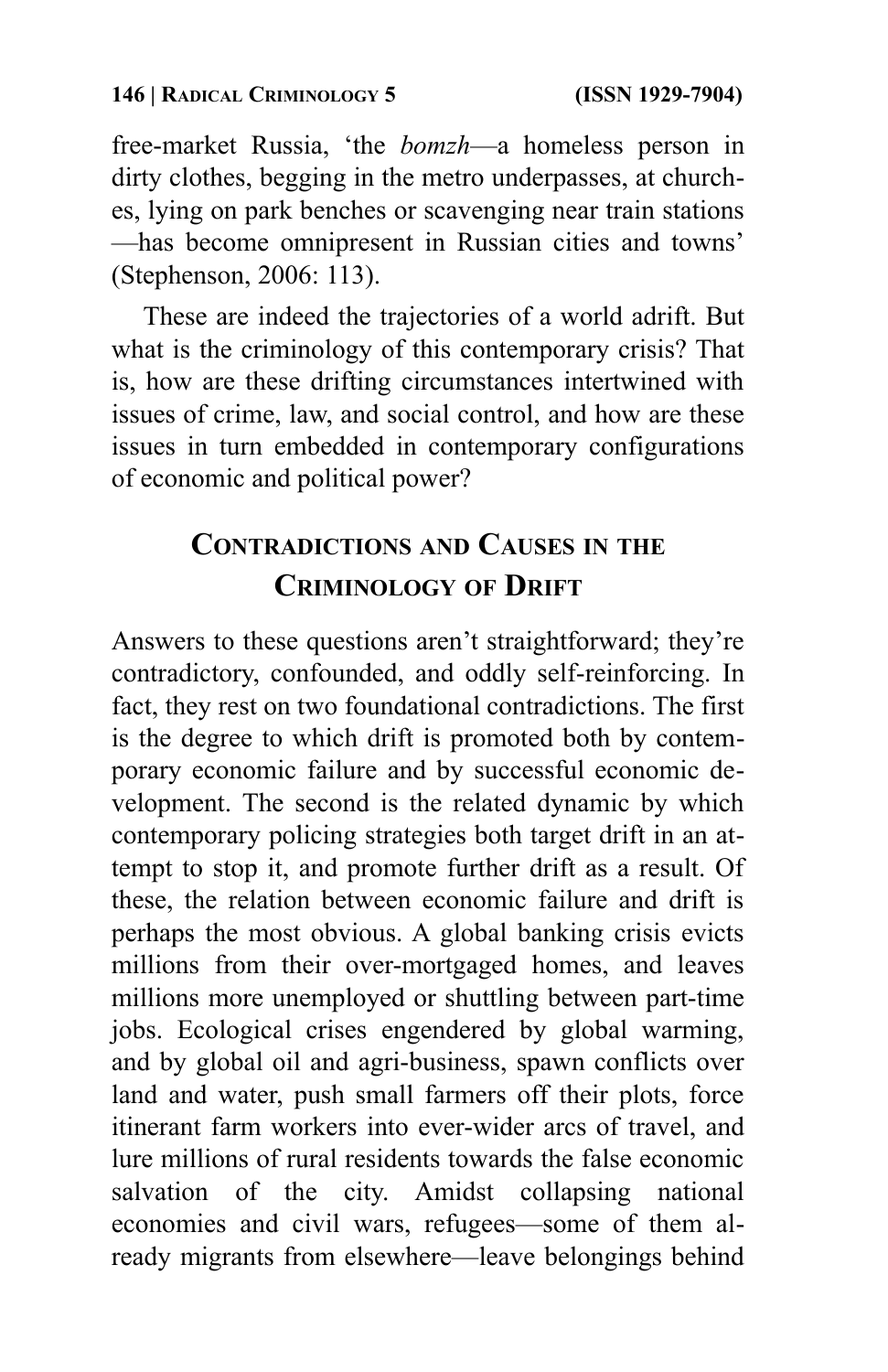to flee in crowded boats or on foot. With economic failure there arrive, all too often, the sorts of structural strain and anomic disruption so well understood by Durkheim (1984) and Merton (1938), and with them the spatial and normative experience of drift.

And yet many of the same drifting consequences today arrive with 'successful' economic development as well. Increasingly, world cities from Vancouver to Istanbul define success in terms of economies organized around consumerism, entertainment, tourism, and the large-scale service work necessary to support these endeavors. Theorists like Markusen and Schrock (2009: 345, 353) argue that this sort of new 'consumption-driven urban development…help[s] to attract skilled workers, managers, entrepreneurs, and retirees,' and they emphasize the 'significance of lifestyle preferences of skilled workers as an important determinant of economic development'. In this sense 'quality of urban life', as David Harvey (2008: 31) notes, has 'become a commodity, as has the city itself, in a world where consumerism, tourism, [and] cultural and knowledge-based industries have become major aspects of the urban political economy.' But in the same way that these consumerist economies and available 'lifestyle preferences' benefit those affluent enough to consume them, they harm the far larger population of low-end retail workers left to provide them. For them, the social contract that once linked worker to employer over time, and hard work to career advancement, has been annulled. Their work lives are now defined by pervasive and low-wage service work, the vulnerability of missing medical and retirement benefits, the profound uncertainty of temporary employment and flexible scheduling, and the experience of sequential contract or freelance jobs in place of career. For every old industrial factory successfully converted into high-end lofts or attractive retail spaces there are a hun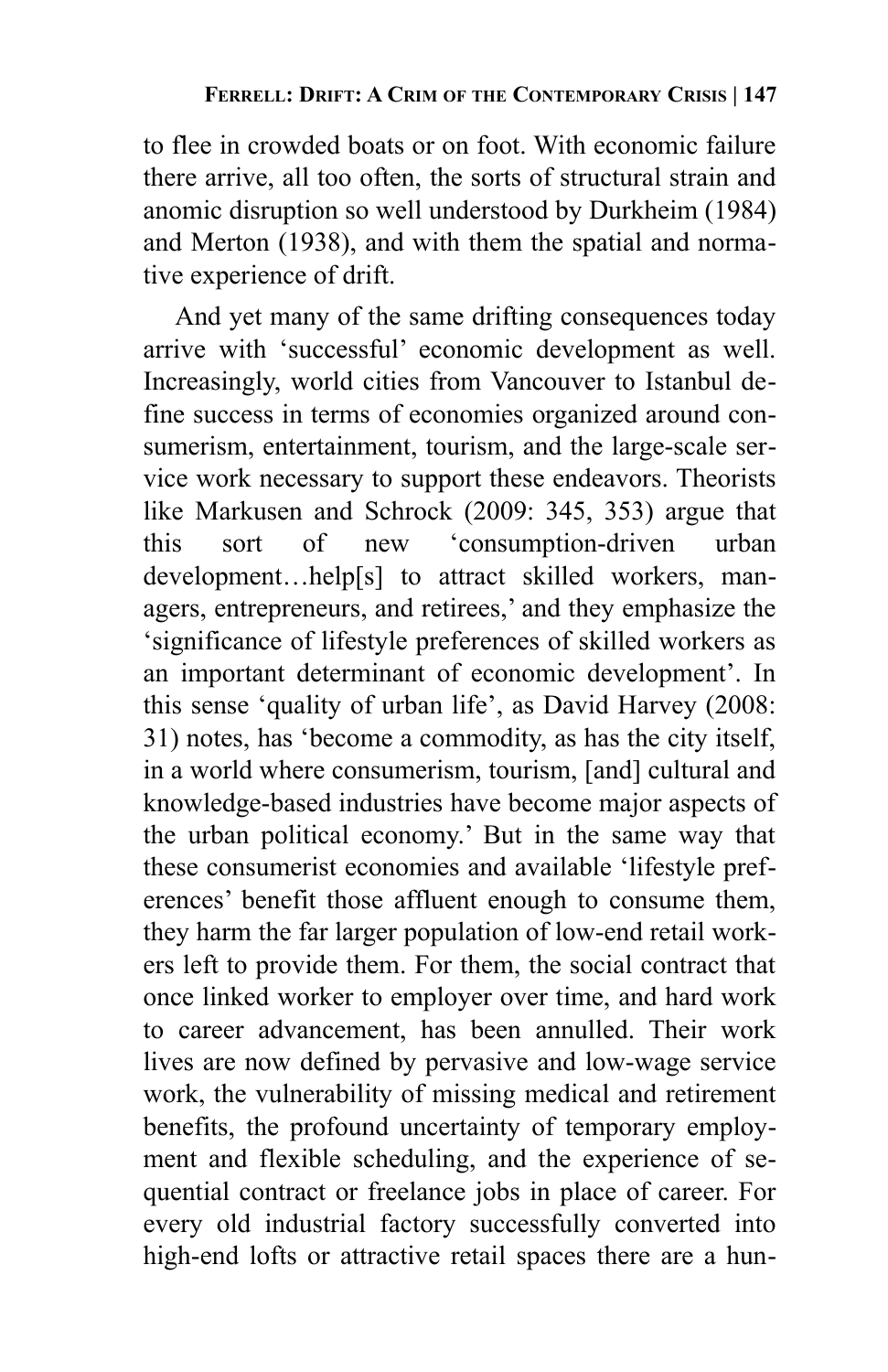dred workers left to drift between unstable employment, low-wage work, and economic failure.

In addition, corporate developers, city planners, and zoning commissions regularly carve out the city spaces needed for new 'consumption-driven urban development' —'consumption spaces', as Zukin (1997) calls them from existing low income neighborhoods and older mixed-use industrial areas. This revanchist reclaiming of urban space—what Harvey (2008: 28, 34) describes as 'the capture of valuable land from low-income populations that may have lived there for years'—further tips the balance of urban life towards privileged populations. And with this land captured, with its low-cost housing obliterated and local shops bought out, there is also the great likelihood that those dispossessed by this development will now be cut loose and cast adrift in ways that they were not before. The new boutique hotel or row of artisanal shops, built in place of an old motel or row of modest homes, signals a shift in the city's class character and the terms of its employment. It also signals that many residents of the economically 'successful' late modern city will now suffer increased instability of occupation and residence—and that this instability will now be legally encoded in imminent domain procedures, zoning laws, and no trespassing enforcement.

Here we begin to see the second of the contradictions that underlies drift: the way in which contemporary law and law enforcement both target those set adrift and at the same time promote further drift. As a number of scholars have shown (Ferrell, 1996, 2001, 2006; Amster, 2008; MacLeod, 2002; Mitchell, 2003), the policing of new urban consumption spaces—and more broadly, the policing of late modern urban economies—often operates as aesthetic policing. That is, the goal is to guard the carefully constructed appearance and appeal of the city and its new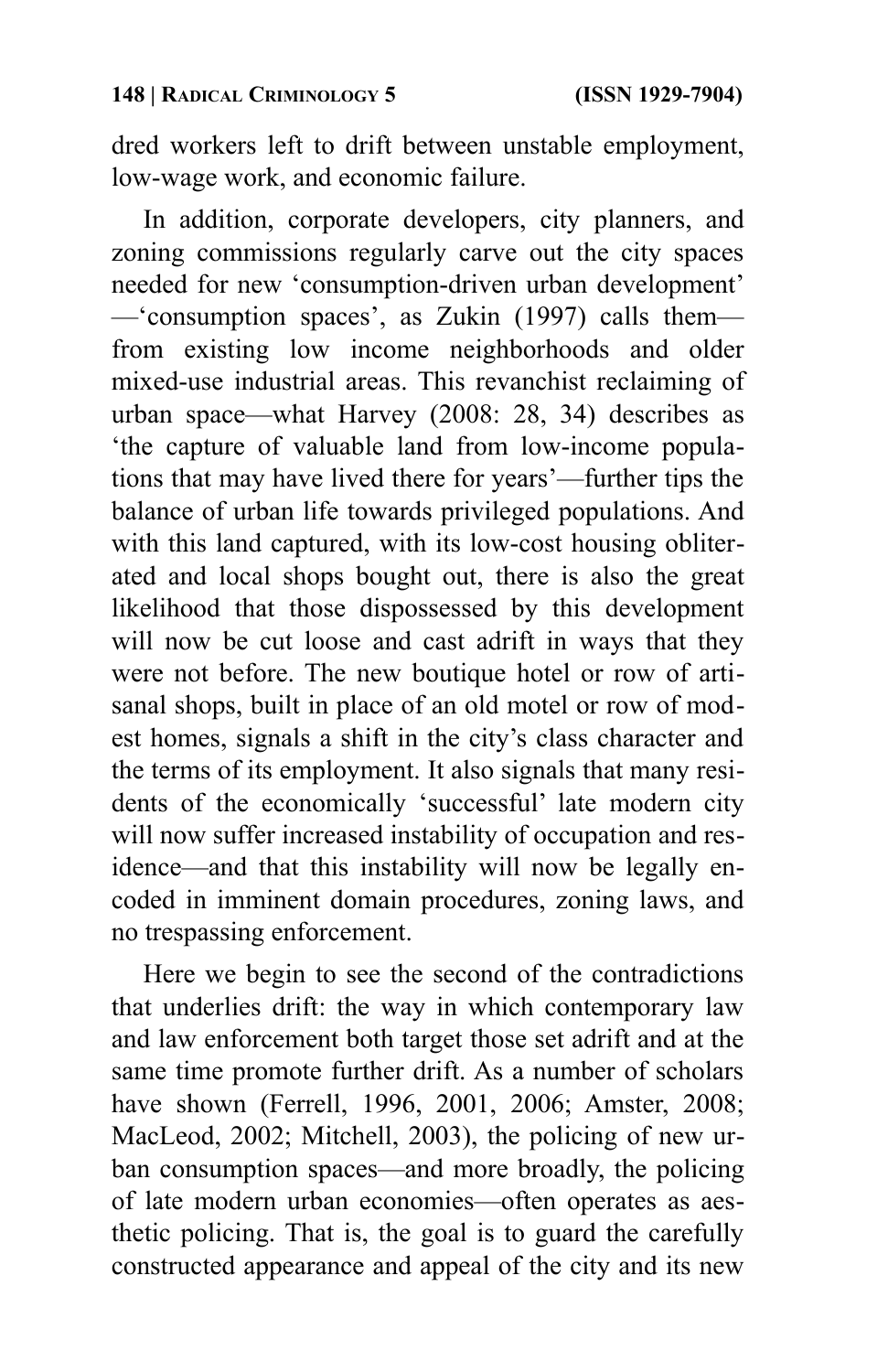consumption spaces, and so to protect the city's 'quality of life' from those whose public presence would intrude on its ensemble of high-end attractions and profitability. Here policing comes to focus on perceptions as much as populations, and on minimizing risk and intrusion as much as solving crimes. During an urban revitalization campaign, for example, an economic official in the U.S. argues that panhandling is a problem precisely because 'it's part of an image issue for the city'—and an American legal scholar agrees, positing that 'the most serious of the attendant problems of homelessness is its devastating effect on a city's image' (in Ferrell, 2001: 45; in Mitchell, 2003: 201). Or as Aspden (2008: 13) concludes, commenting on how a 'corporate city of conspicuous consumption' has recently emerged from what was a decaying British industrial city, 'There seems to be no place in the new Leeds for those who disturb the rhythms of the consumer-oriented society.' Homeless populations, undocumented immigrants, seasonal workers, uprooted residents—much of contemporary urban policing focuses on these groups, and is designed to make invisible those unlucky enough to be displaced and adrift.

At times this approach is implemented with straightforward legal simplicity: existing streets, sidewalks, or parks are deeded to private developers, and so made unavailable to the displaced and the unprofitable (Amster, 2008). More generally it is enforced though a variety of popular crime control approaches. In Britain, the United States, and elsewhere, authorities employ dispersal borders, banishment orders, exclusion zones, and curfews to push undesirables away from consumerist havens. In the United States, built-environment policing programs like CPTED (Crime Prevention Through Environmental Design) seek to reduce crime by building social control into the spatial environment; such programs are employed, for example,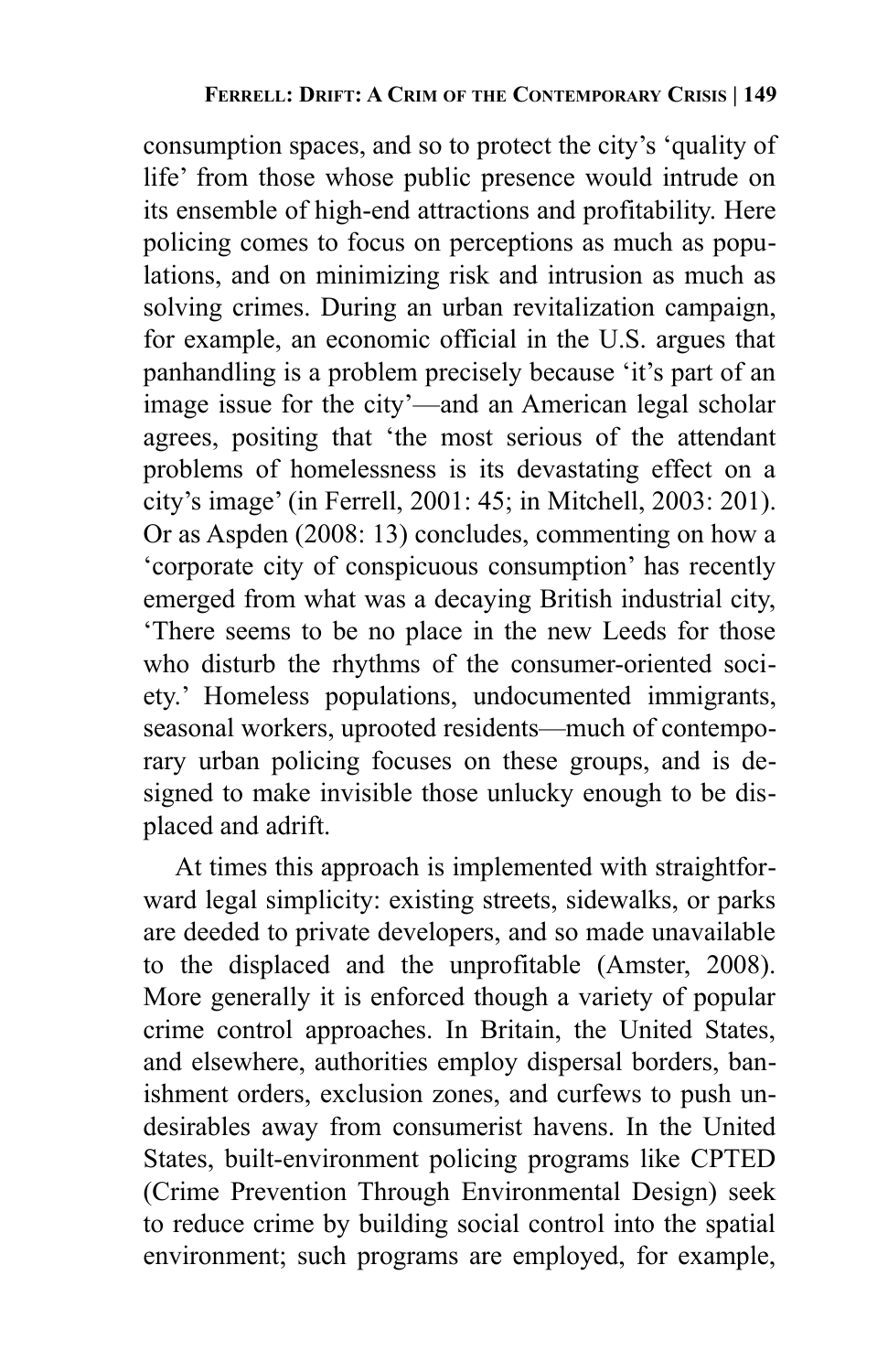to discourage 'loitering' by the homeless and other vulnerable populations in public areas or transit stations. By removing waiting facilities, installing uncomfortable benches, and closing public toilets, authorities are indeed often able to force such populations from public parks or town squares, thereby 'cleansing' these spaces for preferred populations of tourists and short-stay retail consumers. But in doing so, of course, such programs undermine even the fragile spatial communities that emerge among the vulnerable populations that occupy such spaces, and so put these populations back on the move once again. Like the old U.S. 'move on' laws used to roust laborers and labor organizers a century ago, like the bulls busting up hobo camps in the 1930s, CPTED programs today force vulnerable populations to move on, and move on again, in search of even minimal comfort or convenience (Ferrell, 2001).

Similarly, the contemporary criminal justice embrace of the 'broken windows' model of crime prevention, with its focus on the policing of low-order street violations like begging and writing graffiti, operates to push vulnerable populations out of areas targeted for gentrification or tourism. This approach, in conjunction with parallel 'place-based' crime prevention approaches, also produces programs like the Los Angeles Safer Cities Initiative (SCI). This 'place-based policing intervention' deploys police officers to move through Skid Row areas, 'breaking up homeless encampments, issuing citations, and making arrests for violations of the law' (Berk and McDonald, 2010: 813, 817) for the purpose of dispersal. Such initiatives are designed specifically to address the alleged problem of 'spatial concentration' among the homeless—that is, spatial stability—with such initiatives to be complemented by the 'dispersal of homeless facilities' and support services throughout urban areas as well (Culhane,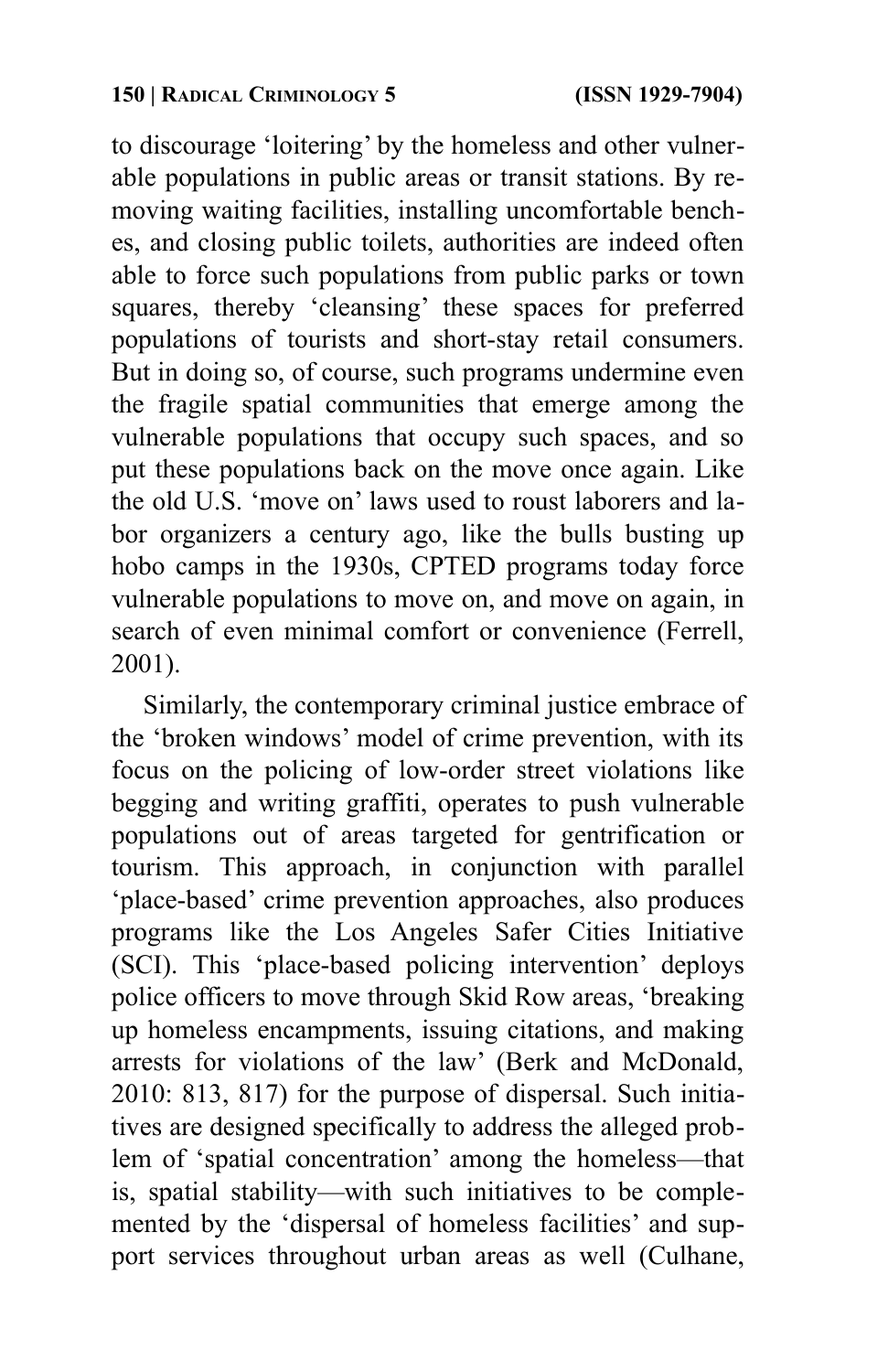2010: 853). Vitale (2010: 868, 870) argues that, due to aggressive fines and arrests, such initiatives only further entrap those targeted in homelessness. Importantly, they also force the homeless into ever more dislocated ways of living; as before, they are 'moved on' whenever and wherever they settle. Recalling the dynamics of consumption-driven urban development, Vitale in turn wonders if 'the primary goal of the SCI [is] really to reduce crime and homelessness or instead to remove a large concentration of poor people forcibly from Skid Row in hope of encouraging the subsequent gentrification of the area…. A major effort to gentrify Skid Row has been underway for years…'

Together these developments begin to suggest a multi-faceted criminology of contemporary drift. Mortgage fraud and insider trading—particularly costly forms of corporate criminality—force millions from their homes and their livelihoods, in the process dislocating them from neighborhood ties and career security. Others forfeit home and neighborhood to the revanchist spatial and legal politics of 'consumption-driven urban development', and find that hopes of life-long career have been replaced by the reality of part-time retail work. Cut loose and cast adrift, they are subsequently pushed off privatized sidewalks, excluded from public spaces, criminalized for loitering or trespass, and cited and dispersed for the crime of spatial concentration. In this way the infatuation with consumption-driven urban development spawns the very sorts of populations who are imagined to threaten it—and in this way the forms of legal control and policing designed to protect such development from transient populations at the same time serve to make such populations more transient.

A variety of global dynamics add other facets and contradictions to the criminology of drift. In China, a strict household-registration system consigns the hundreds of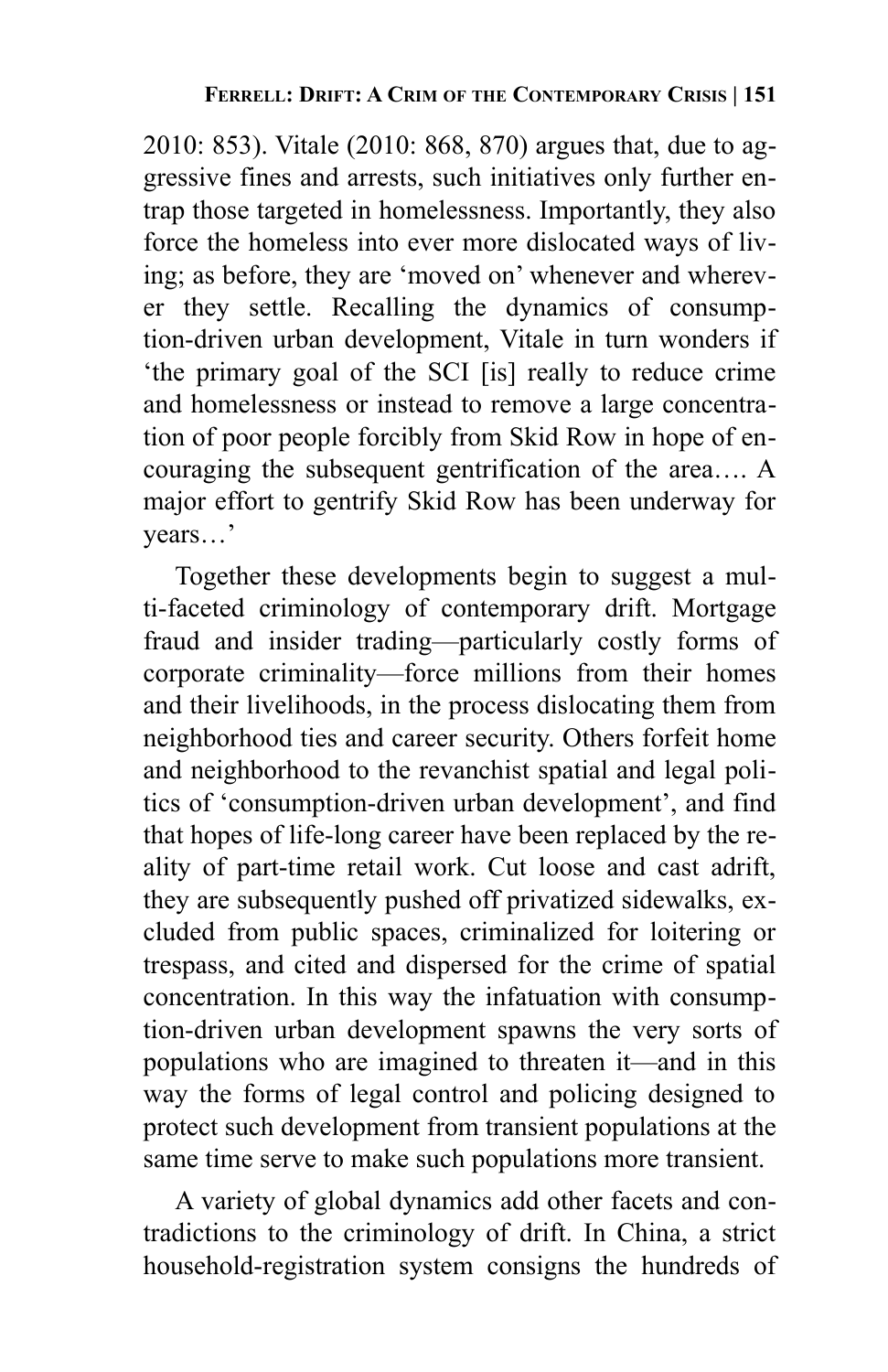millions of citizens now moving illicitly from village to city to 'an uncomfortable world that is neither urban nor rural, isolating them from their own children, [and] preventing them from becoming full members of the country's economy' (Saunders, 2010: 16). In Russia, a similar system of 'administratively organized territorial affiliations' guarantees that for homeless populations 'a lack of place also means a lack of any social recognition, employment rights or recourse to public welfare' (Stephenson, 2006: 145). As refugees and undocumented immigrants cross international borders, they are likewise often left with no legitimate place to settle; even the millions of global refugees whose journeys take them to refugee aid camps nonetheless remain adrift in many ways. As Bauman (2002: 344; 2000: 102) argues, such 'non-places' or 'nowherevilles' originate as 'a totally artificial creation located in a social void', and so incorporate an 'extra-territoriality' absent meaning or belonging for those forced to occupy them. Describing these massive collectivities as 'city-camps' (*camps-villes*), Agier (2002: 322) likewise notes that they are designed to induce 'the social and political non-existence of the recipients' of their aid.

A similar sort of legal non-existence confronts many others across the globe who migrate from rural to urban areas. Such migrant populations often first settle in the relatively unplanned, unregulated zones that surround established cities, thereby forming what Saunders (2010) calls informal 'arrival cities'. These arrival cities function as tenuous footholds for those seeking a life in the city, with migrants both arriving and at times returning home; with their fluid links to both rural areas and the city itself, they operate as ongoing, two-way conduits for subsequent generations of migrants as well. At the same time, such areas often suffer from the neglect of established urban authorities; allowed a tenuous existence, these areas nonetheless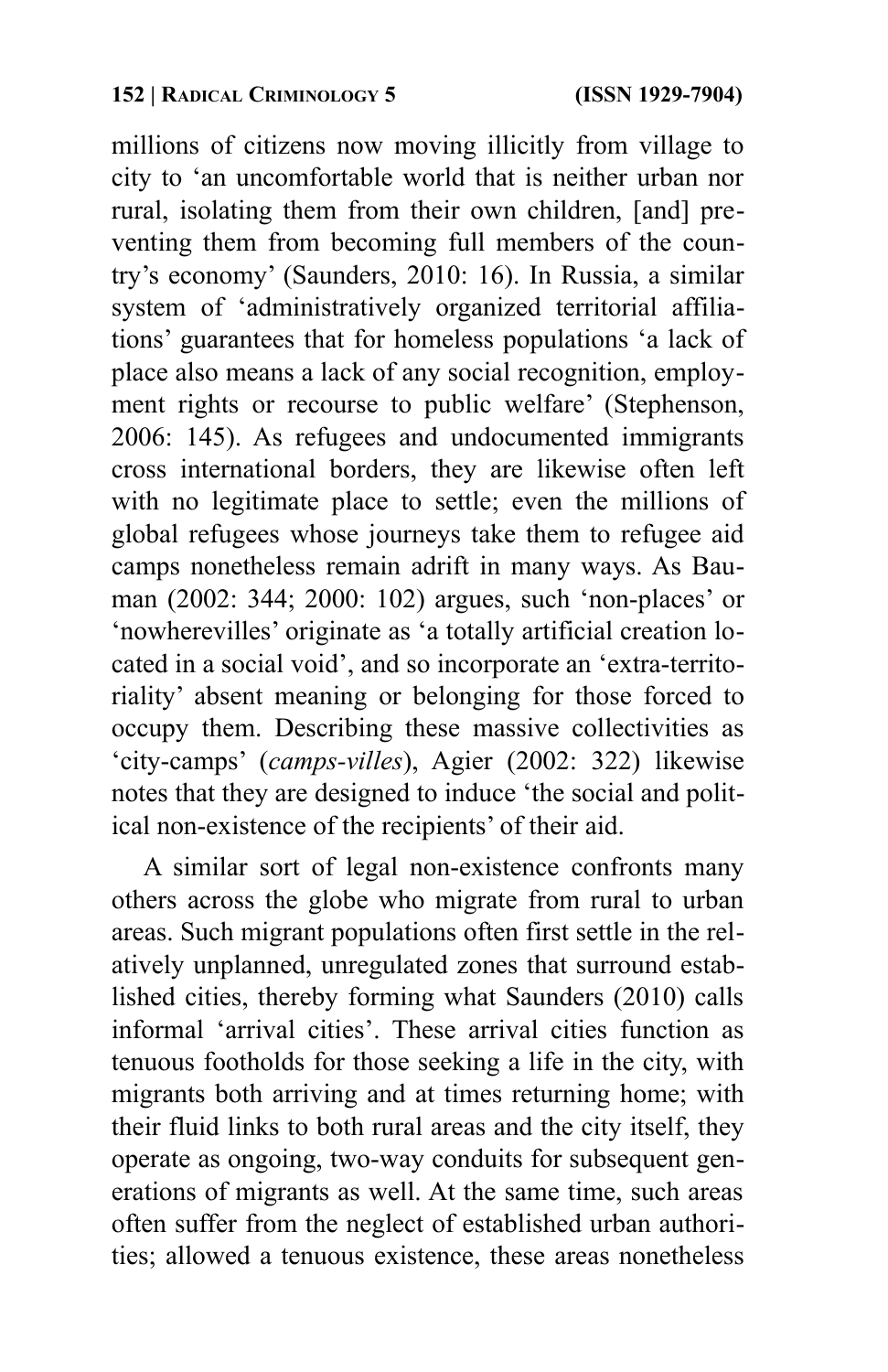remain outside the orbit of water and sanitation services, legal protection, and urban citizenship. In this sense arrival cities are both extra-territorial and *extra-legal*—and over time this legal and spatial marginality may itself be transformed, moving either in the direction of incorporation into the formal urban grid, or outright criminalization, demolition, and enforced exclusion from it. The arrival city, Saunders (2010: 11) concludes, is 'both populated with people in transition…and is itself a place in transition'. For the millions who settle in such cities, life remains nonetheless unsettled and uncertain.

## **DRIFT AS ACTIVISM AND ALTERNATIVE**

Sociologists often explore the dynamic between structure and agency—that is, the way in which large, structural forces impinge on and determine human behavior, but also the ways in which individuals and groups retain their agency in responding to and making sense of such forces. For criminologists, the task is similar: to investigate powerful forces of law, policing, and social control, but also the ways in which individuals and groups respond to victimization, criminalization, and more general attempts at controlling their behavior. So far, the criminology of contemporary drift outlined here has analyzed a variety of social structural forces—global economic failure and programs of economic development, strategies of law and policing, and patterns of migration and resettlement. A fuller criminology of drift, thEough, must also account for the attitudes, experiences, and agency of those cast adrift by economic forces or targeted by legal campaigns. Turning our attention to a few of these people and groups, we not only begin to build a broader criminology of drift, but uncover a third essential contradiction that animates the contemporary politics of drift: Often, those activist groups and alternative subcultures who are victimized by eco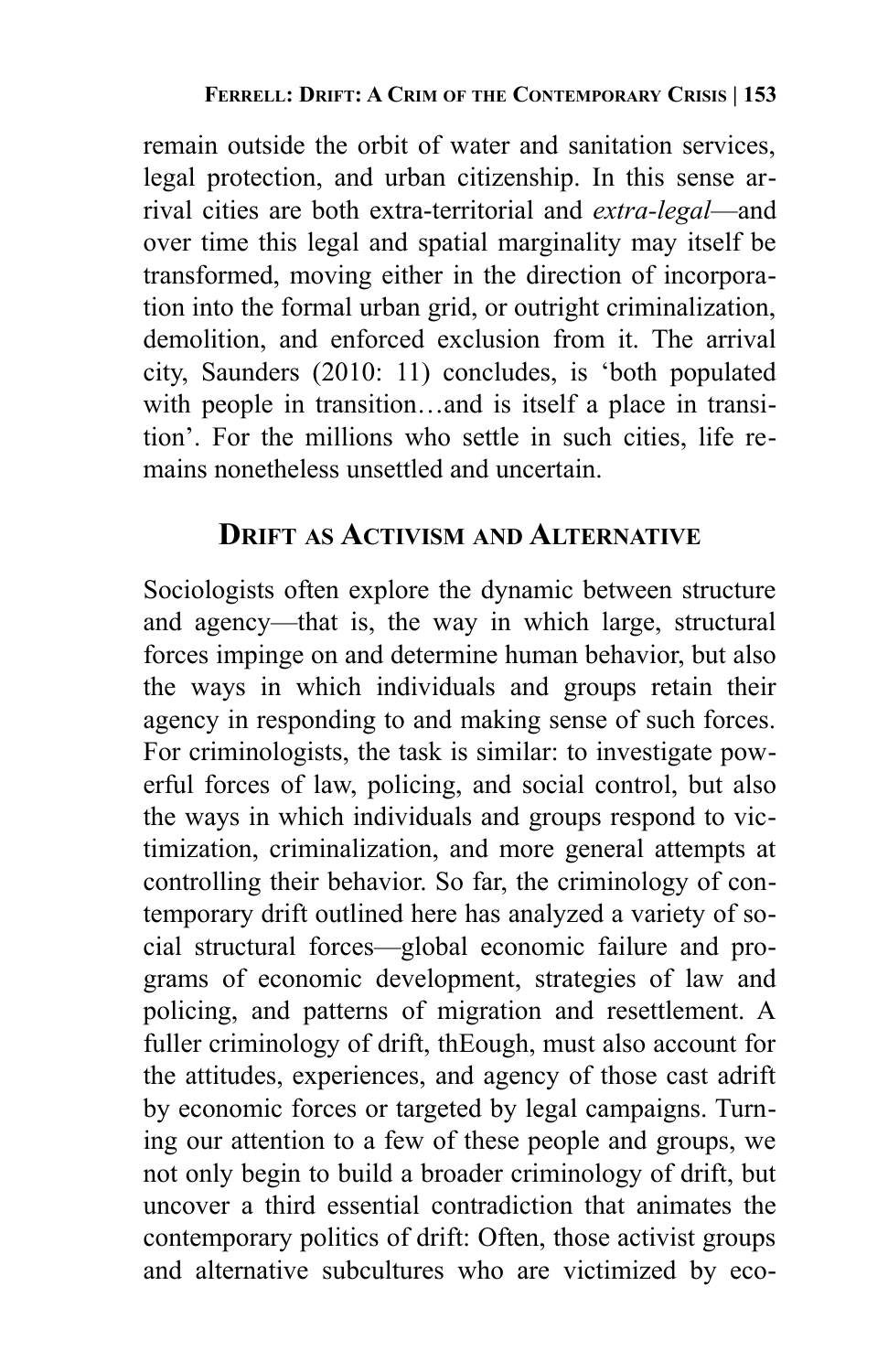nomic and legal forces don't wholly reject the drifting circumstances that result. Instead, they embrace dislocation, drift, and uncertainty on their own terms, finding in them new guides for political resistance, shared survival, or social change—but often finding themselves once again the targets of legal control.

The group Food Not Bombs, for example, salvages wasted food in urban areas and serves it to the homeless, recent immigrants, and others cut loose from the security of home or career; put differently, Food Not Bombs seeks to attend directly to those victimized by the contemporary crisis, and understands itself as intervening in a system that 'values wasteful consumption over common sense' (CrimethInc., 2004: 248). Hundreds of Food Not Bombs chapters reclaim and serve food throughout North America, Europe, Africa, and around the globe—and yet they do so not through centralized organizations, but in ways that are intentionally fluid, imprecise, and unstable. As 'an anarchist dis-organization' (Clark, 2004: 28), Food Not Bombs disavows hierarchical structures and political authority, promoting only the general principles of consensus, non-violence, and vegetarianism while emphasizing that 'the core of [its] philosophy is that each local group is autonomous' (Butler and McHenry, 2000: 73). In this way Food Not Bombs itself drifts along with others cast adrift, open to changing circumstances and emerging problems. But by doing so—by openly feeding the hungry in public urban areas, with a minimum of organization, and with neither the permission nor the assistance of legal and political authorities—Food Not Bombs itself becomes part of the problem for those invested in the sorts of consumerist economic development and attendant legal controls already noted. Legal harassment is common, as with the arrest of hundreds of Food Not Bombs food servers in San Francisco, or the more recent arrest of Orlando, Florida,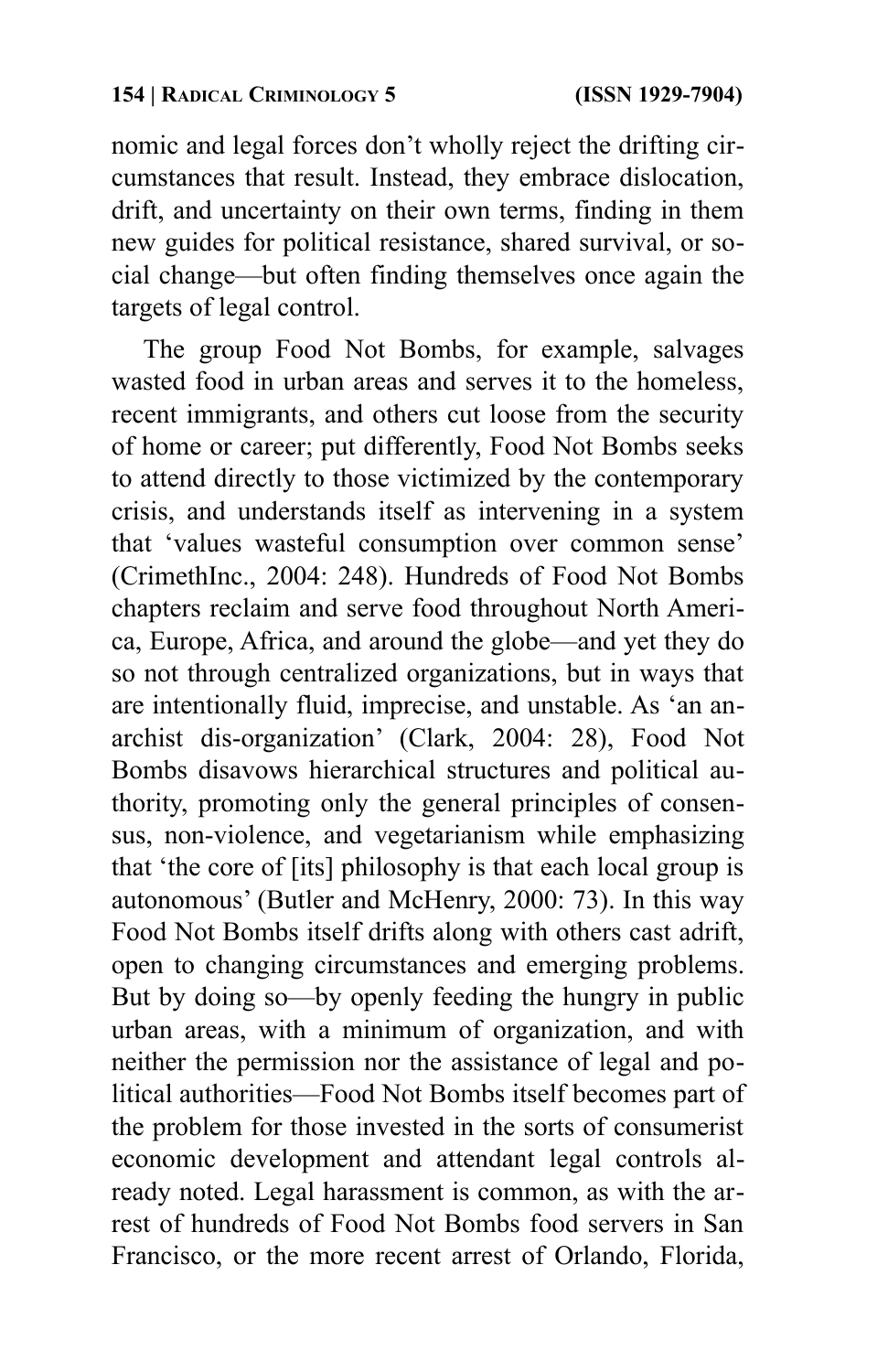Food Not Bombs 'food terrorists,' as the local mayor labeled them (Butler and McHenry, 2004; Ferrell, 2001, 2006; Maxwell, 2011).

Meanwhile, the ongoing economic crisis in southern Europe has generated a loosely organized 'precarity' movement among young people who are now consigned to a shifting mix of unemployment, migration in search of work, and unpredictable part-time or 'flex scheduling' conditions in what work they do find. As those involved in the movement argue, their generation has been denied the conventional social anchors of set career and spatial stability—and so has been left to drift within a life of social and economic 'precarity' (Ross 2008; De Angelis and Harvie 2009; Seligson 2011). In developing their critique of precarity, though, those associated with the movement have also begun to explore its cultural and political potential. Christina Morini (in Galetto et al 2007: 106), for example, argues that while precarity can suggest the trauma of uncertainty, 'it is at the same time also connected with the idea of re-questioning, of becoming, of the future, of possibility, concepts which together contribute to creating the idea of the nomadic subject without fixed roots…. The precarious subject has no fixed points and does not want any. He/she is always forced to seek a new sense of direction, to construct new narratives and not to take anything for granted.' Embracing this sense of nomadic drift, the feminist collective Precarias a la Deriva has undertaken to 'drift through the circuits and spaces of feminized labor' as a way of highlighting the overrepresentation of women in precarious service work. Drifting through the spaces of female domestic workers, telemarketers, and food service workers, the members of Precarias a la Deriva have been able to 'find points for commonality and alliance', and to 'find ways to turn mobility and uncertainty into strategic points of intervention' through collective gatherings,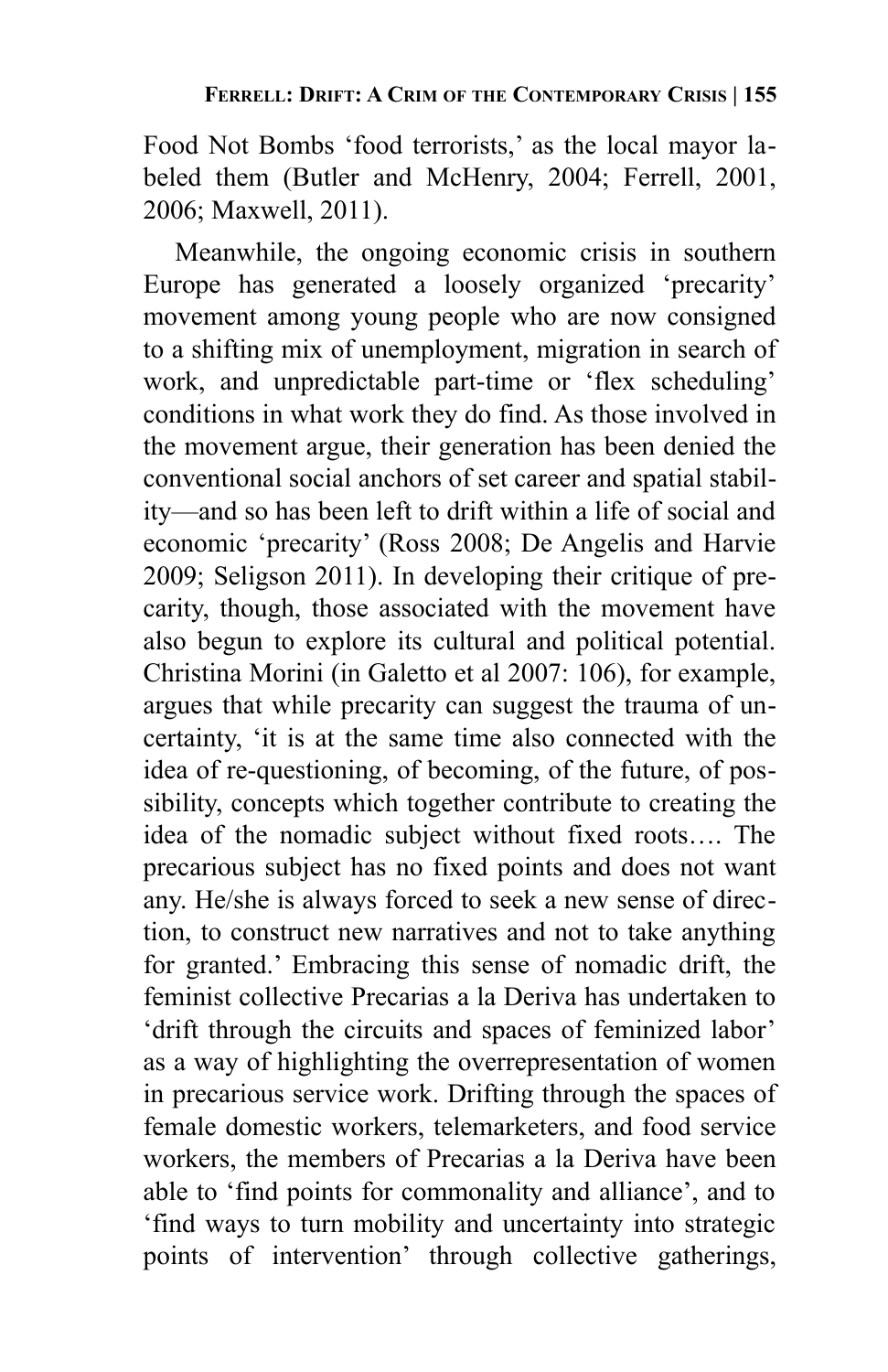workshops, and other techniques (Shukaitis 2009: 152-6). The recent development and growth of groups like the Canadian Freelance Union, and the Freelancers Union in the United States, suggest that this model of loose affiliation among those cut loose—'a federation of the unaffiliated', as the Freelancers Union calls itself—may be emerging more broadly.

Food Not Bombs, Precarias a la Deriva, and similar groups constitute collective attempts to assist those who have been cast adrift by contemporary economic and political forces. In their attempts, though, they do not simply reject drift; instead, they convert it into new styles of activism and resistance, and in so doing begin to craft an alternative culture of drift. These new styles are as fluid and dislocated as are the lives of those who create them; this new culture spans spaces and situations as readily as do those whose lives it reflects. Because of this, such groups can perhaps be understood less as formal organizations than as drifting 'dis-organizations'. As already seen, this term has been used to describe Food Not Bombs; it is also used by contemporary groups like Critical Mass bicycle activists and Reclaim the Streets members, who work to reclaim urban spaces from cars and capitalism. In a press release entitled 'On Disorganization', for example, Reclaim the Streets emphasized that it is 'a non-hierarchical, leaderless, openly organized public group. No individual "plans" or "masterminds" its actions and events. RTS activities are the result of voluntary, unpaid, co-operative efforts from numerous self-directed people attempting to work equally together' (Reclaim the Streets 2000). Chris Carlsson (2002), one of Critical Mass's founding activists, affirms this sort of open-ended, self-directed activism, and describes it in terms of yet another contradiction: 'assertive desertion.' Drift, uncertainty, lack of direction: these are pains imposed by the contemporary crisis, cer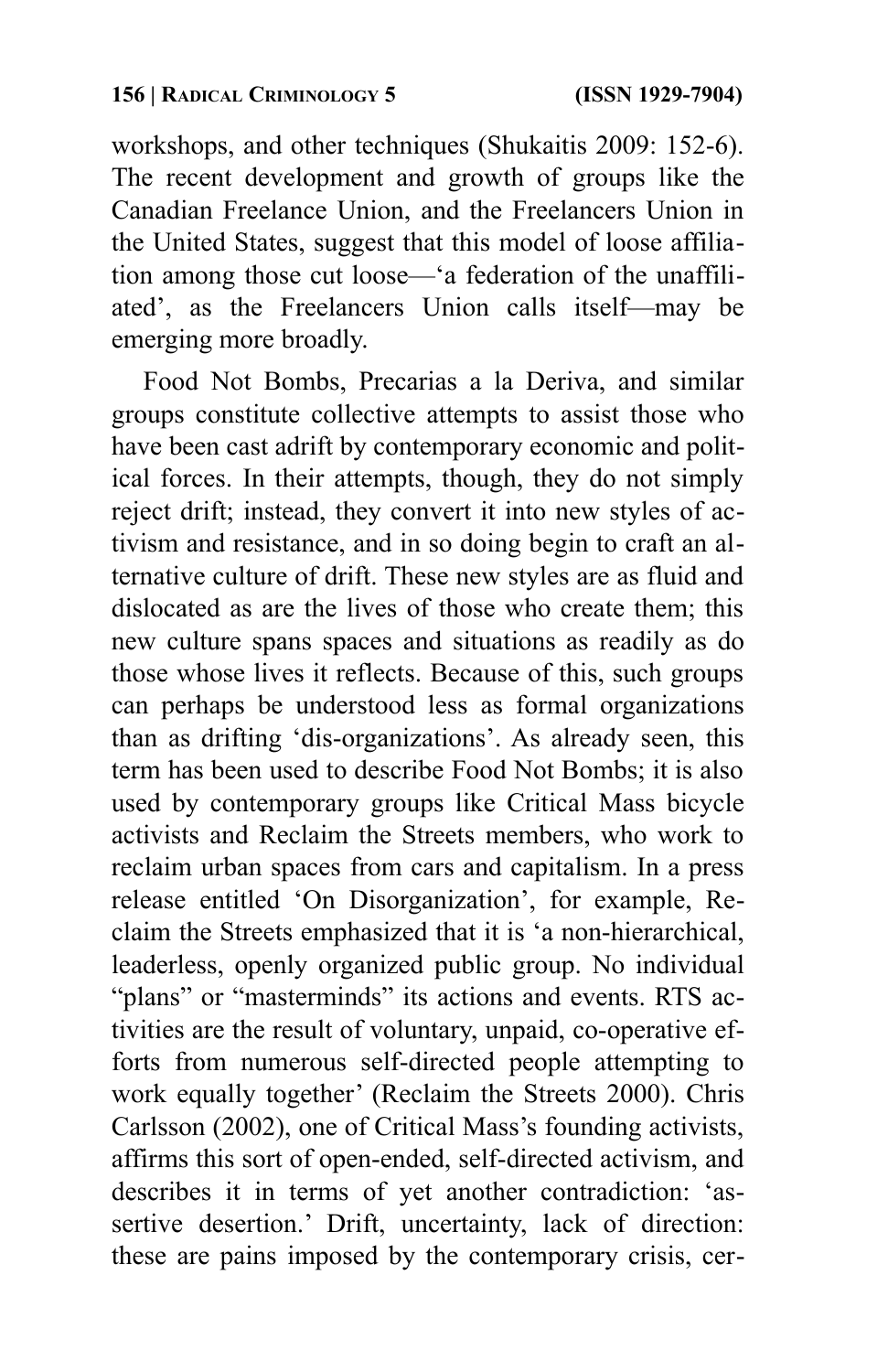tainly, but as these groups suggest, they can also operate as assertive dis-orientations for knowing the world, for moving through it, and for crafting collective alternatives to it.

Among such groups there is one in particular that most fully embraces this notion of assertive desertion, and with it an alternative cultural politics of drift. These are the gutter punks. Beginning in the 1970s, punk emerged as an aggressively alternative subculture that rejected cultural and political authority while embracing anarchic 'dis-organization' and do-it-yourself music and style. From the beginning, though, there was also a tension within punk, a tendency toward punk's being coopted into corporate culture or reduced to a mere stylistic affectation, and so over the years the rowdy ethos of punk has been debated, lost, reborn, and parceled out among various versions of punk culture. The gutter punks chose one way of resolving this tension—to live as punks with a militant dedication to independence and autonomy, to become punks who were punker than punk. For gutter punks, their assertive desertion from mainstream society and their radically do-ityourself alternative lives were taken as givens, and over the past couple of decades these hallmarks of gutter punk culture have tended to play out in various ways. In place of money, and the dullingly obedient retail work required to earn it, gutter punks generally scavenge trash bins for the food and materials they may need. As the anonymous, unemployed, dumpster-diving author of the book *Evasion* put it: '"Money?" they ask, the implication being that without money our system was flawed, incomplete. When in fact our lifestyle had stripped money of its value, reduced it to an inefficient and indirect means of acquiring…' (Anonymous, 2003: 80). When a bit of money does sometime become a necessity, though, gutter punks 'fly a sign'—that is, hold up a hand-made sign on a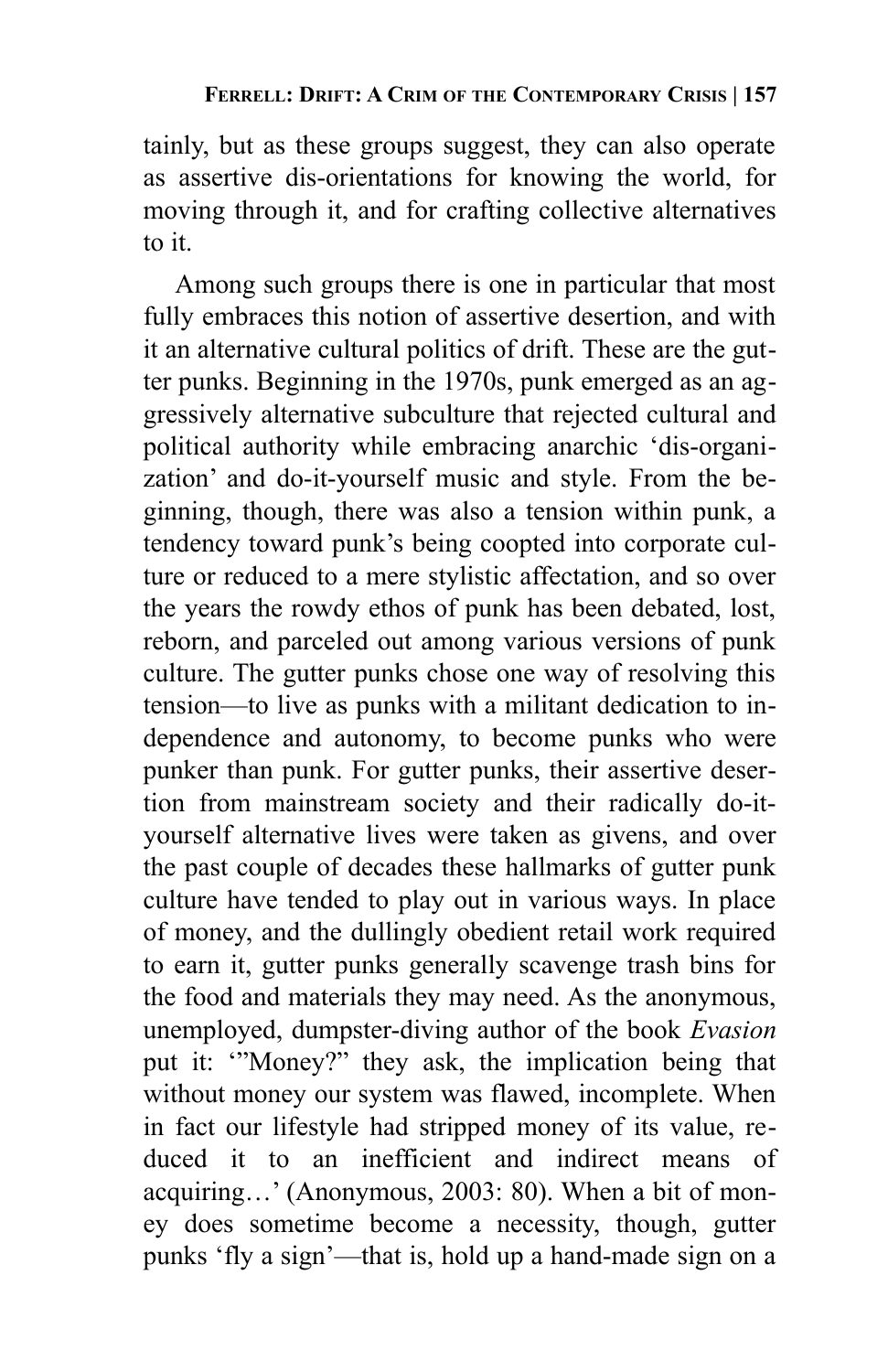street corner asking for whatever donations may be available—or perhaps busk on the streets for spare change. And when gutter punks want to be on the move—which they generally do—they disavow car ownership or costly bus rides in favor of hopping freight trains. Living hand-tomouth and on the streets, crashing in abandoned houses or other happenstance spaces, hopping freights from one city to another—gutter punks are drifters of the first order.

Because of this they are also, from the view of the contemporary legal system, a collection of serial miscreants and career criminals. Over the past three decades the 'broken windows' policing model, with its focus on the hardnosed policing of low-order criminality, has spawned an aggressive criminalization of public begging, curb-side performances, and other autonomous forms of street-level economic activity on which gutter punks rely (Ferrell, 2001). Likewise, with the growth of consumerist urban economies, 'dumpster diving' and trash scavenging have come under increasing surveillance and legal control, with some cities now criminalizing even the unauthorized lifting of a trash bin's lid (Ferrell, 2006). Hopping freight trains is of course also soundly illegal, with those apprehended regularly charged with trespass, destruction of property, or other offenses. Public consumption of alcohol —another gutter punk pastime—constitutes yet another violation of high-end urban economies and their public aesthetics, and so also regularly draws an aggressive policing response to those whose neighborhood bar is the street. Short on cash and on respect for legal authority, gutter punks in turn tend to let the resulting tickets go unpaid, and so fines accumulate, warrants are issued—and the crime of being a drifter builds on itself.

As for me, I first hung out with gutter punks and became acquainted with their status as legal outsiders vis-àvis consumerist urban economies some fifteen years ago,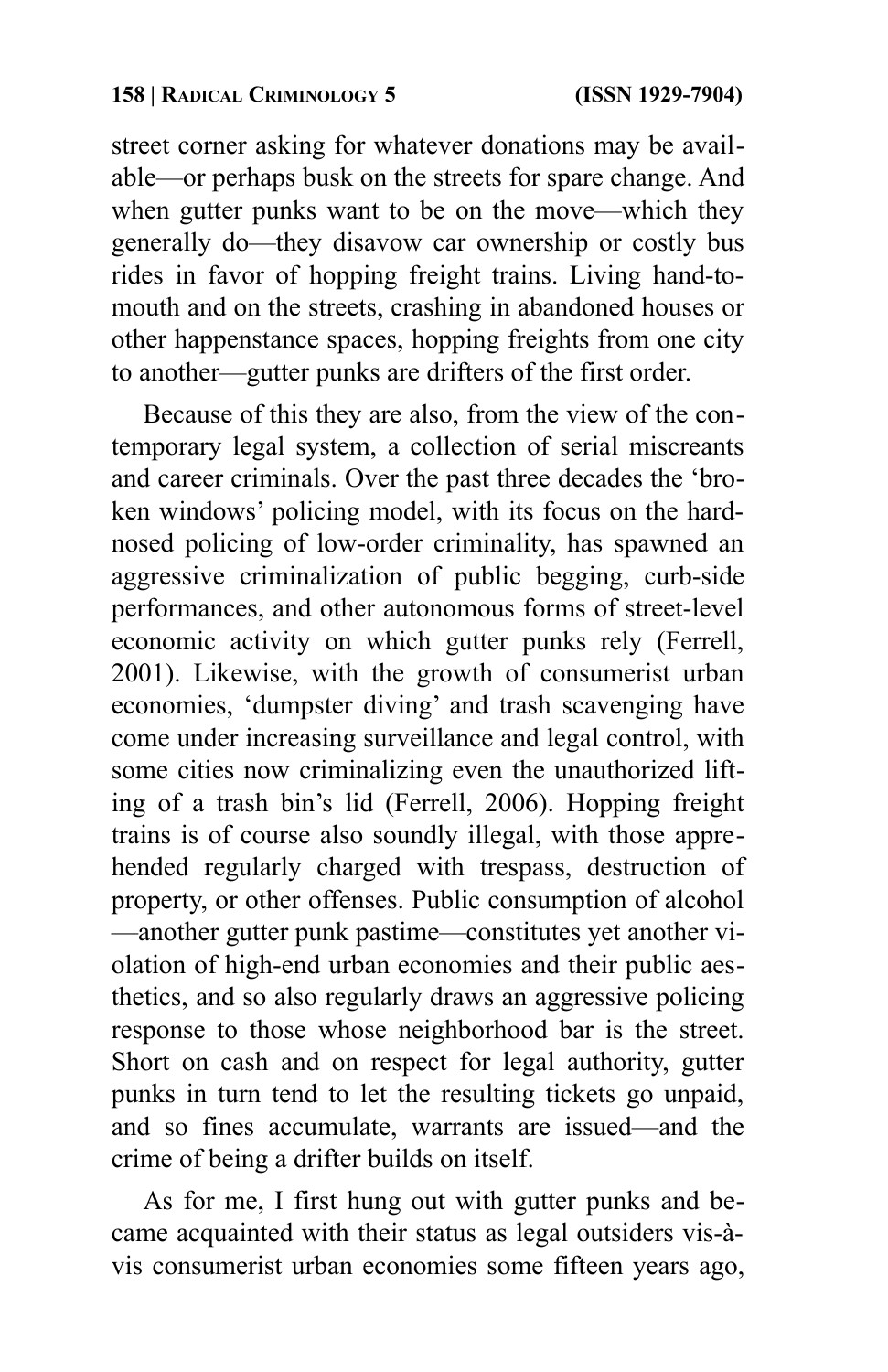while researching and writing a book on battles over urban space (Ferrell, 2001). Recently I got reacquainted.

Out on my bicycle, doing some trash scavenging of my own (Ferrell, 2006), I came upon a young kid named Zeke with a cardboard sign, soliciting money from drivers stopped at a red light. I guessed from his black clothes and railroad tattoos that he was a gutter punk, and he confirmed it. He 'grew up riding trains and going from [punk] show to show to show by way of freight trains,' Zeke told me—and as for 'housy punks', kids with homes and money and stability, well, 'more power to them, I'm not doggin' anybody out. But that's the difference between us. I'm a gutter punk.' He also told me he was just out of jail on probation, having been convicted on an assault charge he picked up while passing through town on a freight train a few months back, and was now just hanging out down by the rail yards, homeless, waiting for his next probation hearing. 'You wake up breaking the law drinking in public, you go to sleep breaking the law sleeping in public, how are you going to do that probation time?' he asked me. I didn't have an answer, but I did figure I'd help him out. One thing led to another, and a few days later, having taken care of the probation hearing, we agreed on the spur of the moment…to hop the next freight heading west.

Outside a convenience store we hitched a ride with a couple of drunks, who dropped us off at a 'catch out' spot that Zeke knew—a hidden spot for illicitly boarding outbound freight trains as they leave the rail yard, its walls adorned with the signatures of other gutter punks and hobos who had 'signed in' on their way through. After a while Zeke noticed that a big freight was about to depart, and so we scrambled toward the train, and the moment of 'catching out', or hopping the train, was here. 'Most hobo autobiographies …refer to this moment of 'catching out' as the location of their subcultural power', John Lennon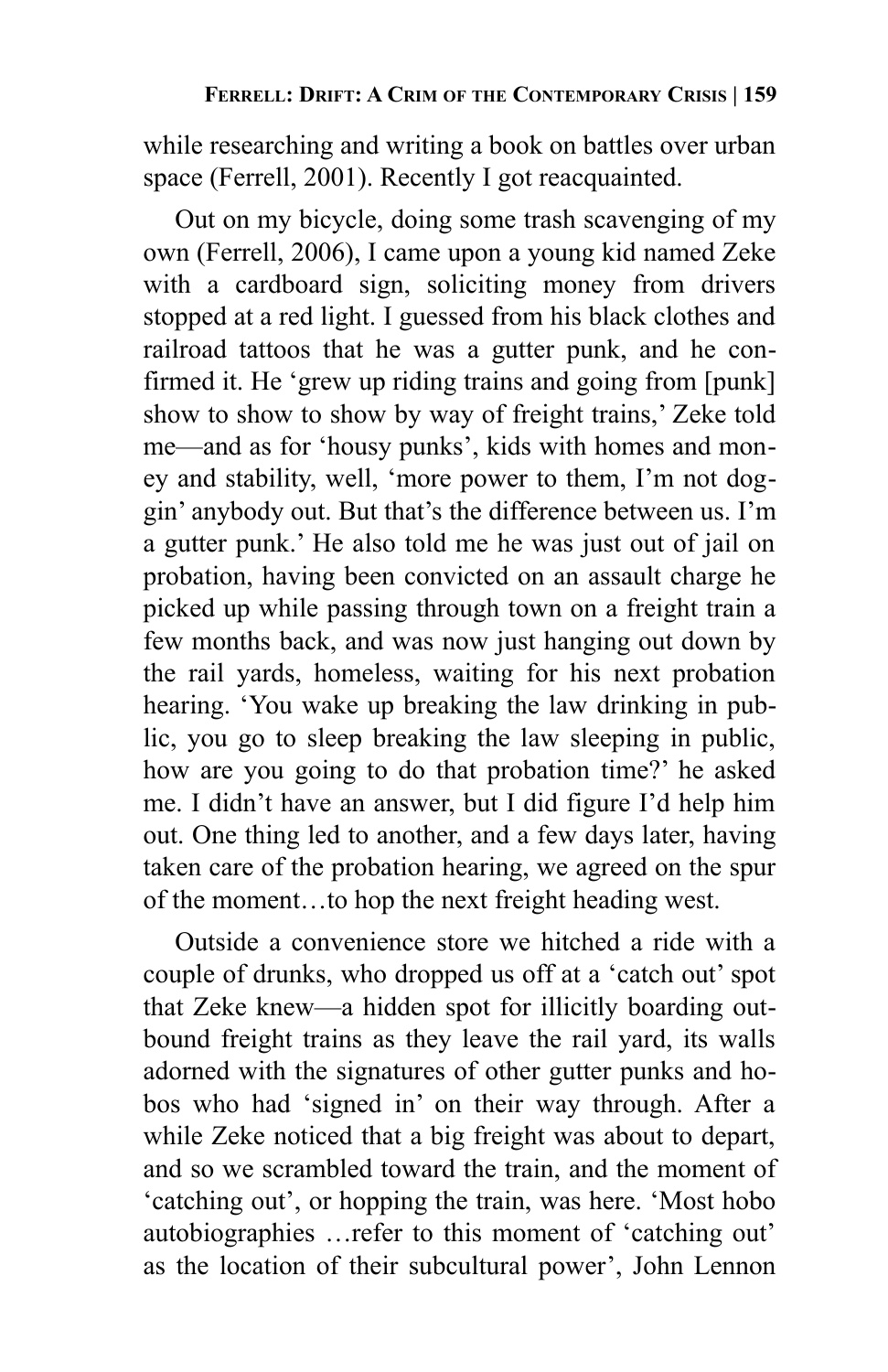(2007: 214, emphasis in original) writes. 'By using their physical and mental skills in life-threatening situations, they *proactively* become invisible on the moving train.' Become invisible we did, dropping down into a little sunken space at the back of a container car and staying there until we were well out of the yards. Significantly, Zeke had picked out a 'double-stack'—a mile-long train carrying big global shipping containers double-stacked on each car—and because of this, the train was also a 'hot shot', it's global supply chain content giving it priority to pass other trains that would pull over on sidings along the route to let it through.

After a few hours of rocketing through the countryside, the train ground to a halt in the Abilene, Texas, rail yards. We hunkered down and waited, hid in the dark from some railroad officials checking the train, disembarked to go on a beer run, climbed back aboard as the train was pulling out, and rode on to Sweetwater, beers in hand and thunderstorm lightning flashing around us. There another beer run caused us to miss the train as it pulled out, so we had cold beans and beer for dinner, then wandered around looking for a place to sleep out of the rain, finally settling under the little metal overhang of a building near the yards. In a few hours the journey would continue, as we'd hop another train and ride on west the next day to Big Spring, Odessa, Pecos, and beyond. But it was here, stuck and drunk in the rain in the middle of the night on the edge of the Sweetwater rail yards, that I began to understand some things. To begin with, I now understood the name of the train-hopping crew of which Zeke had long been a part: Slow Drunk Krew. Beyond this, I began to understand how the radical, moving uncertainty of train hopping mixes with the independent intentionality of those caught up in it. I began to see how decision-making occurs within a larger swirl of immediate contingencies,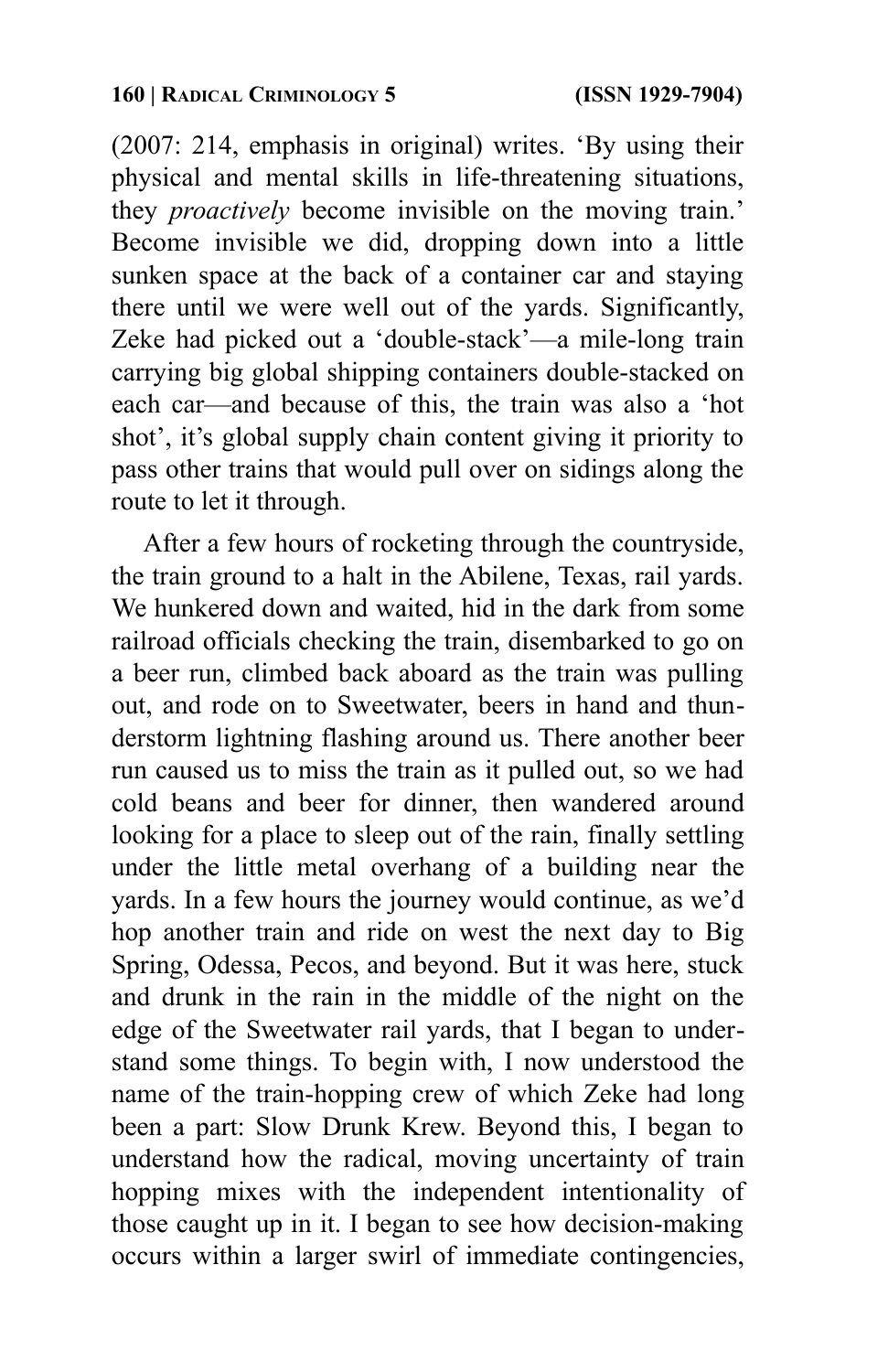vulnerability to the volatility of emerging situations, and the inevitability of eventual disorientation. Most importantly, I began to realize that being lost doesn't necessarily mean you're looking for a map—and that missteps, failures, and slow drunk detours may constitute for some fleeting signs of autonomous success.

Interestingly, gutter punks and train hoppers have their own term for this phenomenon: 'the drift'. 'For me, the drift occurs when I migrate from the linear world, neat with its processes and models, to the road, where everything happens at once,' says veteran train hopper Todd Waters. 'You've got a general direction, but it doesn't have much glue on it. The plan has equal weight to every new direction that comes along' (in O'Connell, 1998). Likewise, in the course of the train-hopping travels that she documents in her film *Train on the Brain*, Alison Murray (2000) happened to meet Wendy, a veteran gutter punk train hopper, when they discovered that they were riding a car apart on a freight train rolling across western Canada. 'Wendy's told me about "the drift," Murray reports in the film, 'a carefree state of mind that overtakes you on the train. I'm losing all sense of time and place.' Riding with train hoppers, a reporter for *Esquire* magazine lost it, too, writing that the 'magic of the freights', their 'sudden rush of movement,' left her with 'an incredible feeling of lightness…on the freights, time flows around you—there is no goal other than movement' (Ferguson, 1994: 74). And when a *San Francisco Weekly* reporter set out to ride freights with some veteran train hoppers, she found herself lost in the same state of mind. 'I have no idea what time it is', she says as they rest in a track-side hobo camp between rides. 'Welcome,' replies Ballast, one the group. 'Time doesn't matter after a while' (in Tudor, 2001).

In this sense gutter punks seem the very embodiment of drift: drift as historical artifact and contemporary crisis,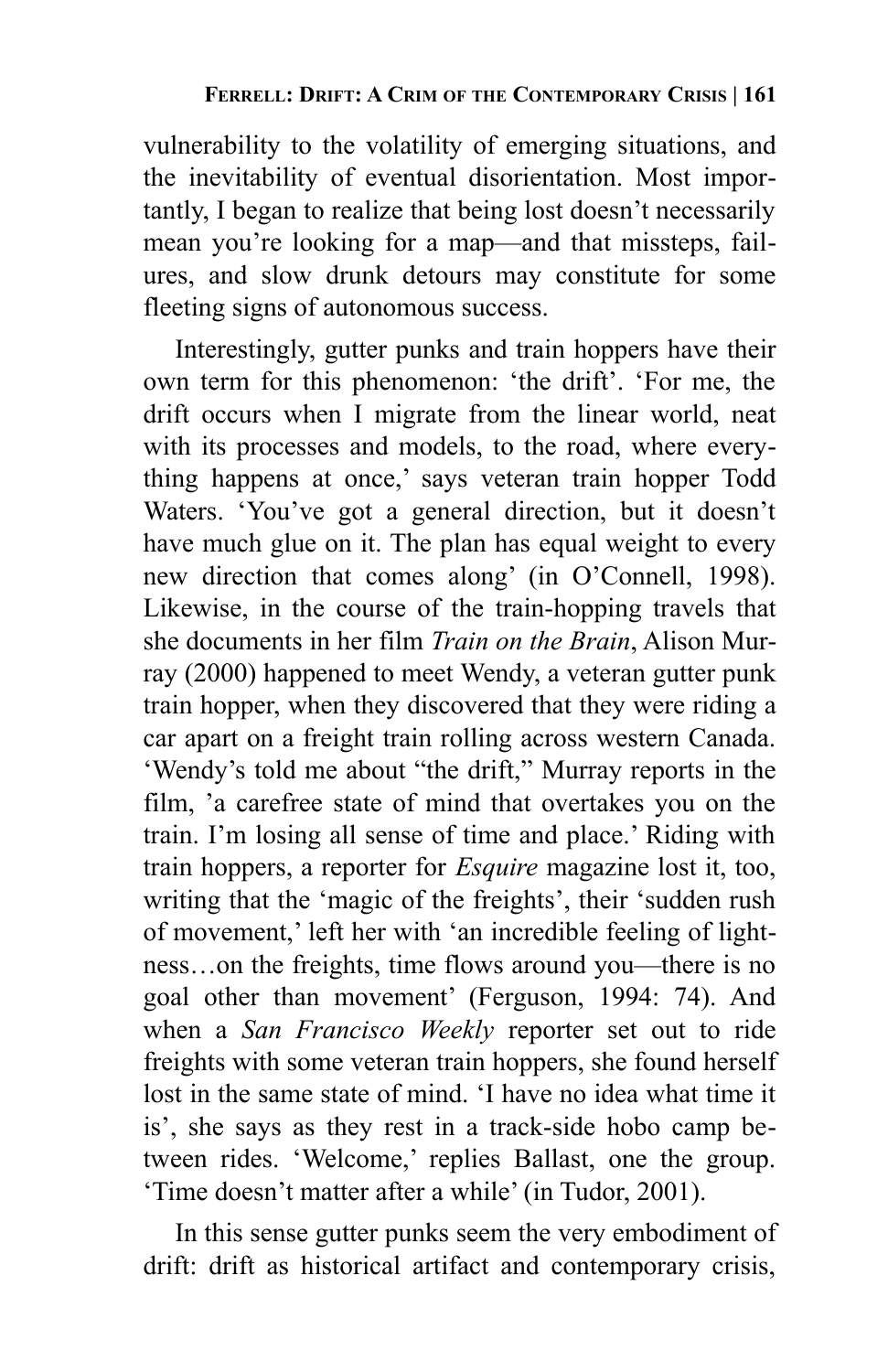drift as structured social problem and active human agency, drift as assertive desertion and cultural dis-orientation. All of their essential endeavors are shaped by the dynamics of drift, by a mercurial mix of self-determination and abandon amidst situations beyond their control. Theirs is a sort of survival surfing; the ocean of global consumer society generates the wave, but they figure out how to surf it —and upon wiping out, as they always do, they figure out how to catch the next one. To dig in a trash bins or 'fly a sign' is to scavenge the remains of consumer-driven economies, to violate the legal strategies meant to protect those economies, and to create an alternative culture to them—all at once. To hop a loaded freight train is to assertively and illegally abandon the matrix of precarious work, automotive transit, and enforced timetables by which others move through life while at the same, quite literally, riding the flow of goods that will eventually circulate through those lives; to hop a fast-moving 'hot shot', as Zeke knew to do, is to understand as well the priority now given global supply chains and global capitalism over local economies. 'Hobo punks hop trains, squat abandoned buildings, collect welfare, and dumpster food,' that *Esquire* reporter wrote in summary. 'Anything, in short, to exploit and condemn the consumer culture they so despise' (Ferguson, 1994: 70). Drifting this way, they circulate among the other restless ghosts of the contemporary crisis, among displaced workers and undocumented immigrants, and they call forth past ghosts as well. That next day, after we made it out of the Sweetwater yards and on to Pecos, I couldn't resist asking Zeke what he knew about an earlier generation of hobos, about those cast adrift by the Great Depression of the 1930s, and about the culture they created. In response he started to sing. I recognized the song—it was Woody Guthrie's *Hard Travellin*'.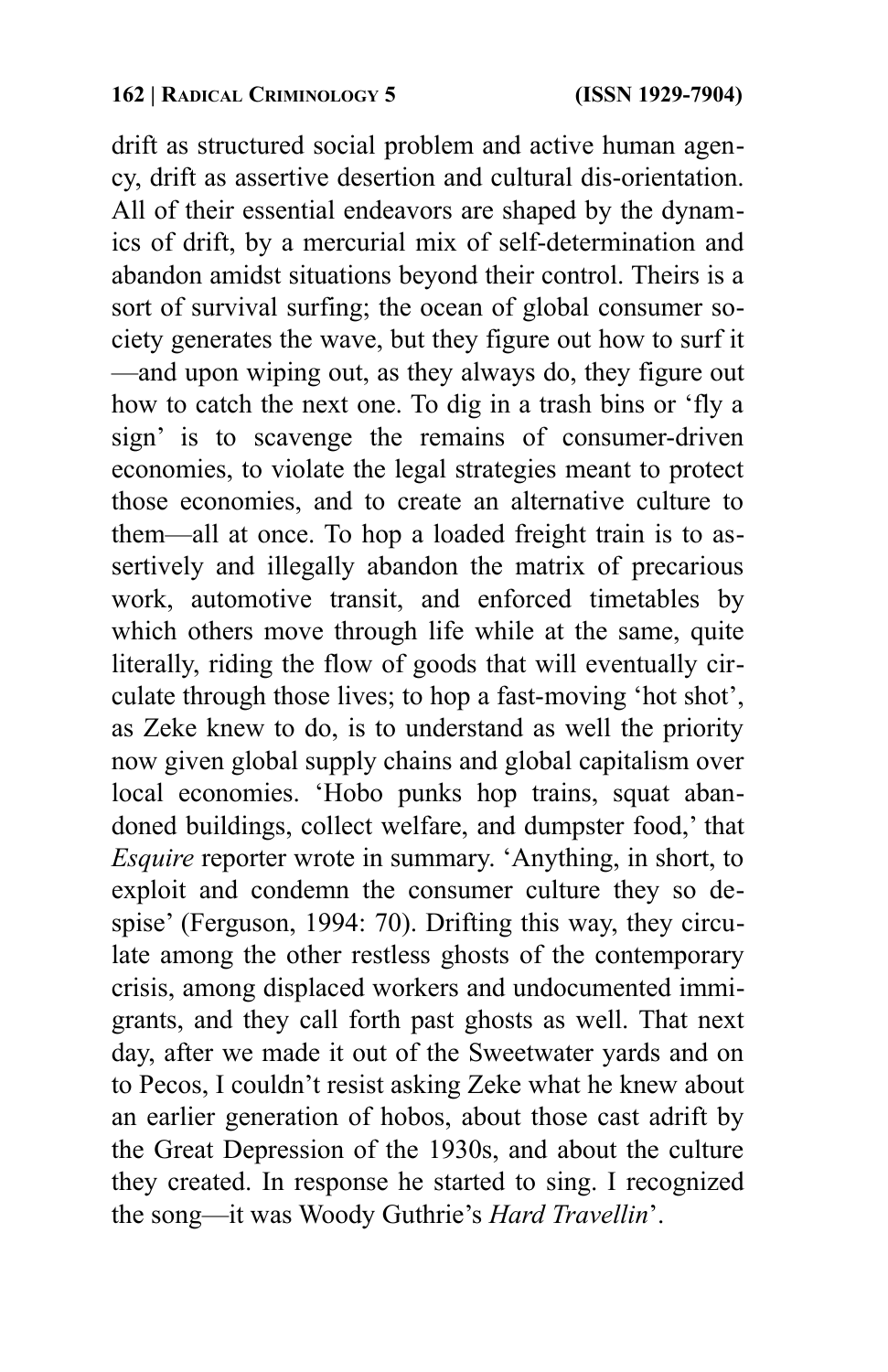#### **FERRELL: DRIFT: A CRIM OF THE CONTEMPORARY CRISIS | 163**



### **REFERENCES**

- Agier, M. (2002). 'Between war and city: towards an urban anthropology of refugee camps' *Ethnography* 3(3): 317-341.
- Amster, R. (2008). *Lost in Space*. New York: LFB.
- Anonymous. (2003). *Evasion*. Atlanta: CrimethInc.
- Aspden, K. (2008). *The Hounding of David Oluwale*. London: Vintage.
- Bauman, Z. (2002). 'In the Lowly Nowherevilles of Liquid Modernity' *Ethnography* 3(3): 343-349.
- Bauman, Z. (2000). *Liquid Modernity*. Cambridge, UK: Polity.
- Berk, R. & McDonald, J. (2010). 'Policing the Homeless' *Criminology and Public Policy* 9(4): 813-840.
- Brown, P. L. (2011). 'Itinerant Life Weighs on Farmworkers' Children' *The New York Times* (13 March): 17, 21.
- Butler, C.T. and McHenry, K. (2000). *Food Not Bombs*. Tucson, AZ: See Sharp Press.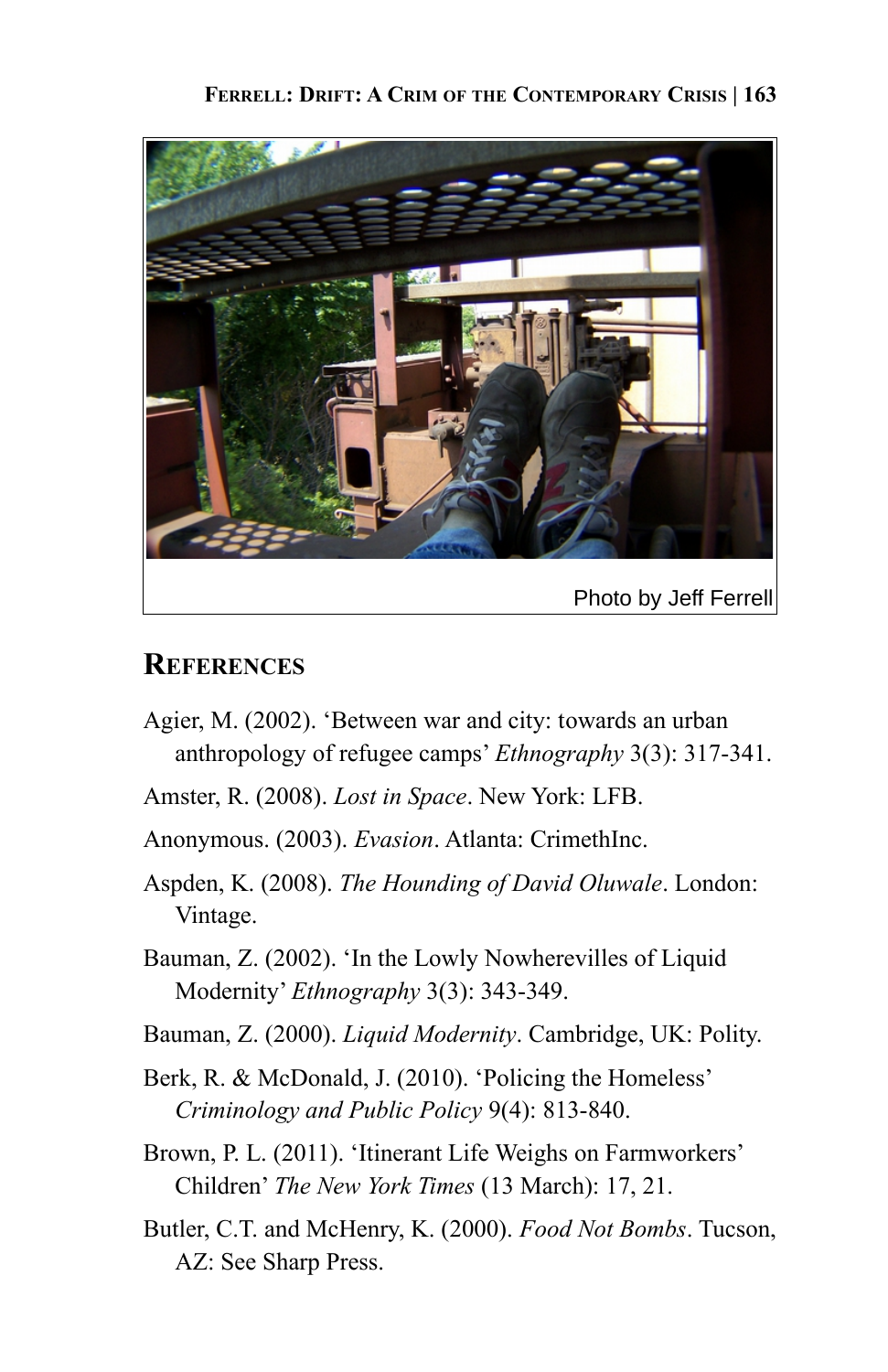- Carlsson, C. (2002). 'Cycling Under the Radar—Assertive Desertion', in C. Carlsson, ed., *Critical Mass*. Oakland, CA: AK Press, 75-82.
- Clark, D. (2004). 'The Raw and the Rotten: Punk Cuisine' *Ethnology* 43(1): 19-31.
- CrimethInc. (2004). *Recipes for Disaster*. Olympia, WA: CrimethInc.
- Culhane, D. (2010). 'Tackling Homelessness in Los Angeles' Skid Row' *Criminology and Public Policy* 9(4): 851-57.
- Daley, S. (2012a). 'Spain Recoils as Its Hungry Forage Trash Bins for a Next Meal' *The New York Times* (25 September): A1, A6.
- Daley, S. (2012b). 'Wave of Evictions Leads to Homeless Crisis in Spain' *The New York Times* (12 November): A4.
- De Angelis, M., & Harvie, D. (2009). '"Cognitive Capitalism" and the Rat-Race', *Historical Materialism* 17(3): 3-30.
- Durkheim, E. (1984[1893]). *The Division of Labour in Society*. Basingstoke, UK: Macmillan.
- Erlanger, S. (2012). 'Young, Educated, and Jobless in France' *The New York Times* (3 December): A6, A11.
- Erlanger, S. (2011). 'On Journey to New Lives, Young Tunisians Need Only a Final Destination' *The New York Times* (20 April): A8.
- Ewing, J. (2011). 'Temp Workers In Germany Dismay Unions' *The New York Times* (20 April): B1, B6.
- Fackler, M. (2011). 'Japan Blocks Young, Stifling the Economy' *The New York Times* (28 January): A1, A9.
- Faleiro, S. (2012). 'Invisible Economy' *The New York Times Book Review* (25 November): 22.
- Ferrell, J. (2006). *Empire of Scrounge*. New York: New York University Press.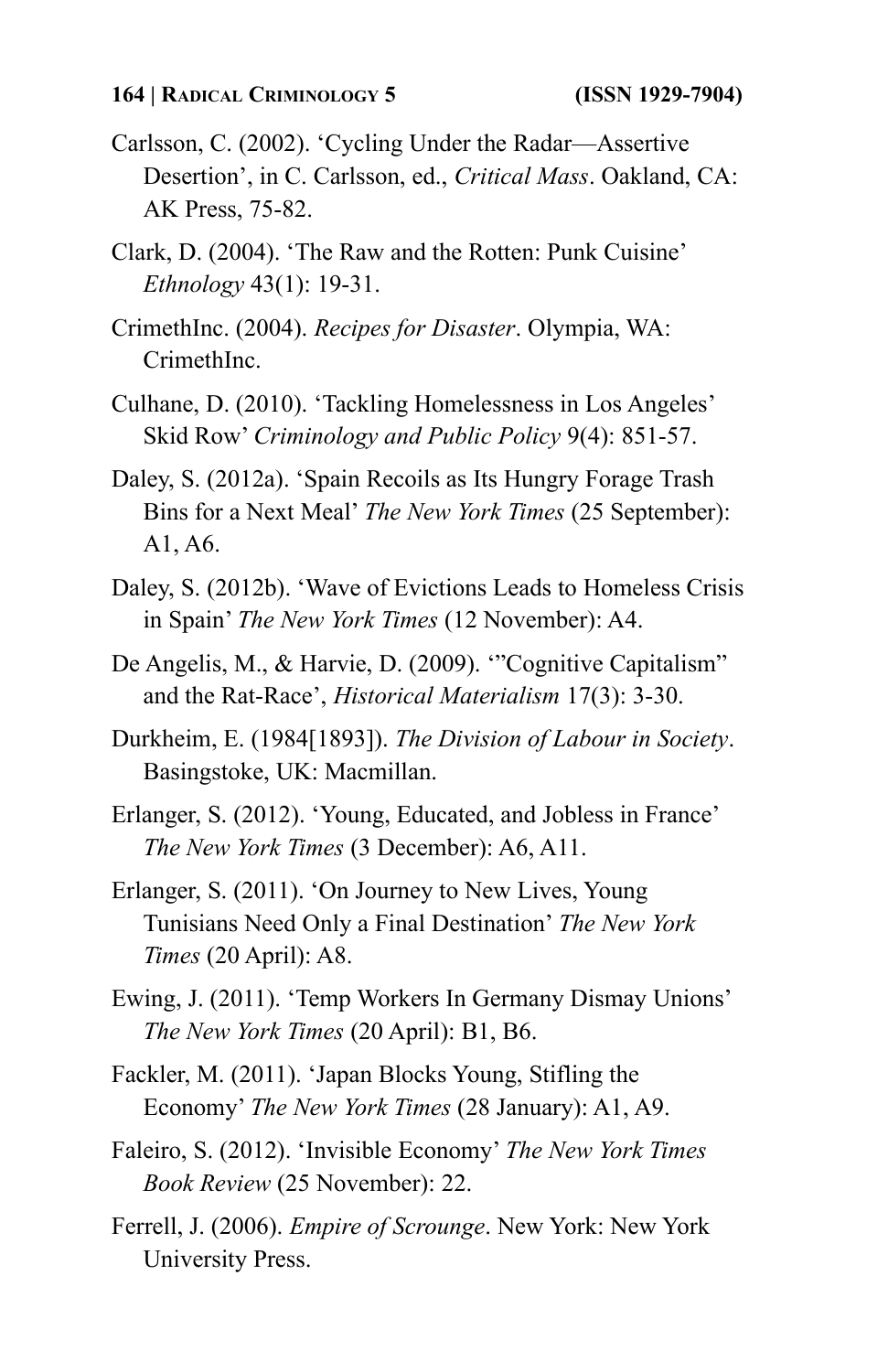- Ferrell, J. (2001). *Tearing Down the Streets*. New York: Palgrave/St. Martin's.
- Ferrell, J. (1996). *Crimes of Style*. Boston: Northeastern University Press.
- Ferguson, S. (1994). 'Meet the Crusties' *Esquire* (January): 69- 75.
- Galetto, M., Lasala, C., Magaraggia, S., Martucci, C., Onori, E., & Pozzi, F. (2007). 'A Snapshot of Precariousness' *Feminist Review* 87: 104-112.
- Harvey, D. (2008). 'The Right to the City' *New Left Review* 53: 23-40.
- Kish, A. (dir.). (1975). *Los Canadienses*. Toronto: National Film Board of Canada.
- Kromer, T. (1933[1986]). *Waiting for Nothing*. Athens: University of Georgia Press.
- Lange, D. & Taylor, P. (1939 [1969]). *An Amercian Exodus*. New Haven: Yale University Press.
- Lennon, J. (2007). 'Too Dirty To Be a Hobo?' in A. Greenberg, ed., *Youth Subcultures: Exploring Underground America*. New York: Pearson/Longman: 212-223.
- Lewin, T. (2011). 'Survey Finds Small Increase in Professors' Pay' *The New York Times* (11 April): A15.
- MacLeod, G. (2002). 'From Urban Entrepreneurialism to a "Revanchist City"?' *Antipode* 34(3): 602-624.
- Malik, S. (2012). 'Lost generation costing Europe 153bn a year, research finds' *The Guardian Weekly* (26 October): 3.
- Markusen, A. & Schrock, G. (2009). 'Consumption-Driven Urban Development' *Urban Geography* 30(4): 344-367.
- Maxwell, S. (2011). 'Breaking Bread and Breaking the Law' *Orlando Sentinel* (7 June), at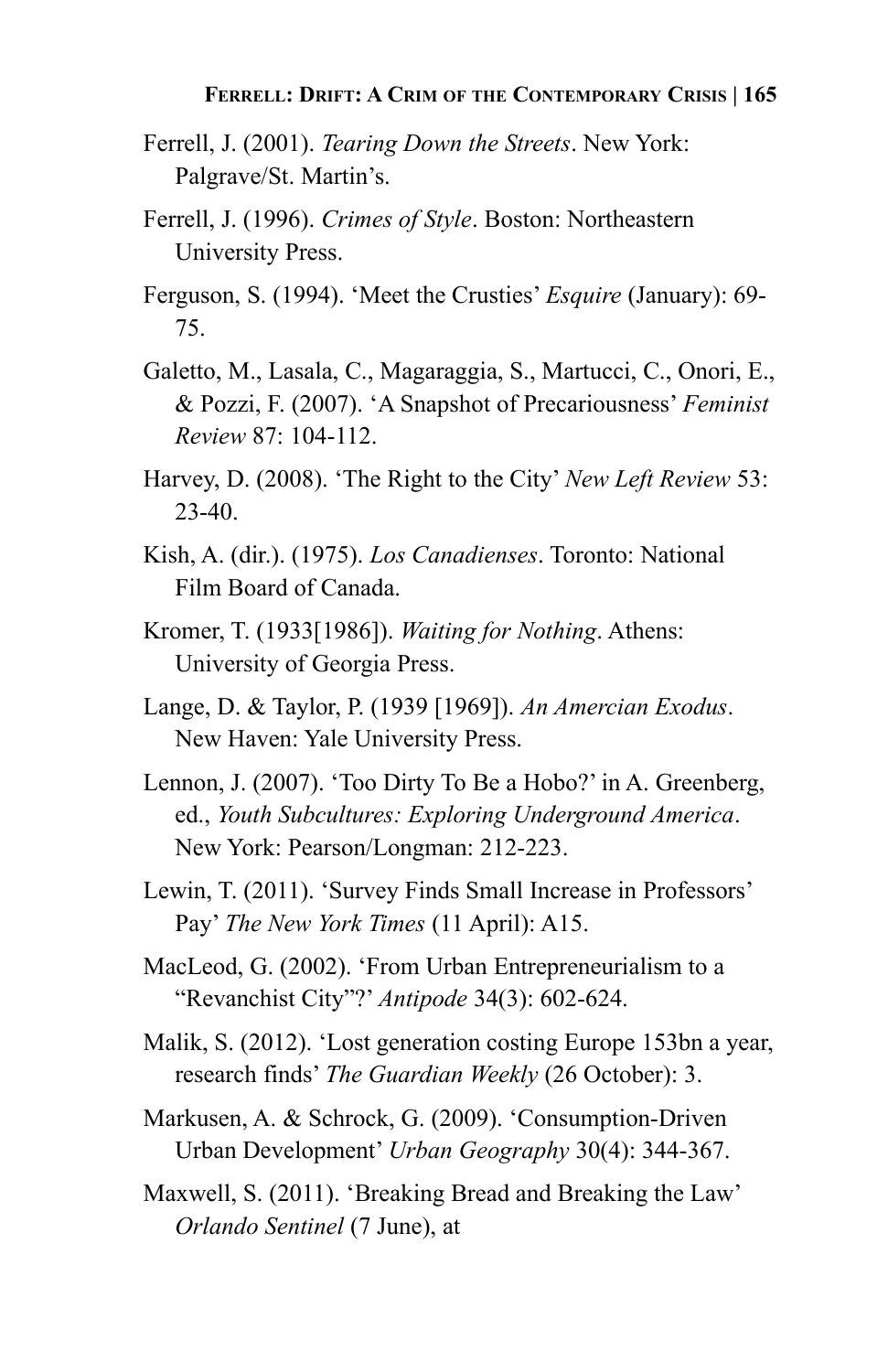#### **166 | RADICAL CRIMINOLOGY 5 (ISSN 1929-7904)**

http://articles.orlandosentinel.com/2011-06-07/news/, visited 2 January 2012.

- Merton, R. K. (1938). 'Social Structure and Anomie' *American Sociological Review* 3: 672-82.
- Minder, R. (2012). 'Crowding and Austerity Strain Portugal's Prisons' *The New York Times* (27 November): A12.
- Mitchell, D. (2003). *The Right to the City*. New York: Guilford.
- Murray, A. (dir.). (2000). *Train on the Brain: A Documentary by Alison Murray*. London: MJW Productions.
- O'Connell, P. (1998). 'A Different Breed of Freight-Hoppers' *The New York Times* (20 August).
- Raymer, B. (2011). 'The Upside of Foreclosure' *The New York Times Magazine* (10 April): 23.
- Reclaim the Streets. (2000). 'On Disorganization' @ http://rts.gn.apc.org/disorg.htm, accessed 15 July 2011.
- Rich, M. (2010). 'Weighing Costs, Companies Favor Temporary Help' *The New York Times* (20 December): A1, A4.
- Ross, A. (2008). 'The New Geography of Work: Power to the Precarious?' *Theory, Culture and Society* 25(7-8): 31-49.
- Saunders, D. (2010). *Arrival City*. New York: Pantheon.
- Seligson, H. (2011). 'Job Jugglers, on the Tightrope' *The New York Times* (26 June): 1, 6.
- Shukaitis, S. (2009). *Imaginal Machines*. Brooklyn, NY: Autonomedia.
- Stephenson, S. (2006). *Crossing the Line: Vagrancy, Homelessness and Social Displacement in Russia*. Aldershot, UK: Ashgate.
- Terkel, S. (1970). *Hard Times: An Oral History of the Great Depression*. New York: Avon.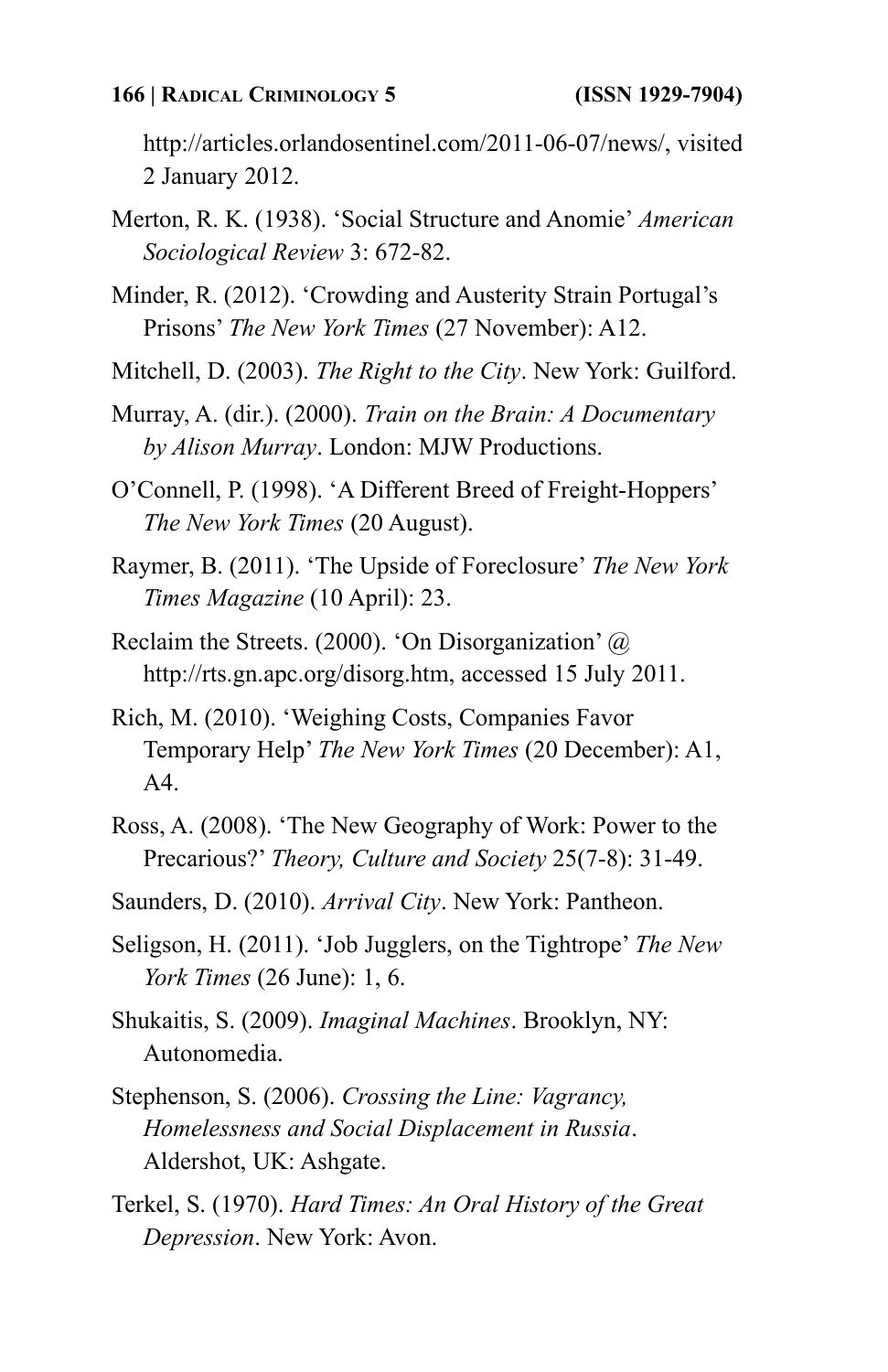#### **FERRELL: DRIFT: A CRIM OF THE CONTEMPORARY CRISIS | 167**

- Tudor, S. (2001). 'Railroaded' *San Francisco Weekly* (October 31), at http://www.sfweekly.com/2001-10- 31/news/railroaded/, visited 25 January 2013.
- Vitale, A. (2010). 'The Safe Cities Initiative and the Removal of the Homeless' *Criminology and Public Policy* 9(4): 867-73.
- Wong, E. (2011). 'The Labyrinth' *The New York Times Magazine* (24 April): 16.
- Zukin, S. (1997). 'Cultural Strategies of Economic Development and the Hegemony of Vision' in Merrifield, A. & Swyngedouw, E., eds., *The Urbanization of Injustice*. New York: New York University Press, pages 223-243.